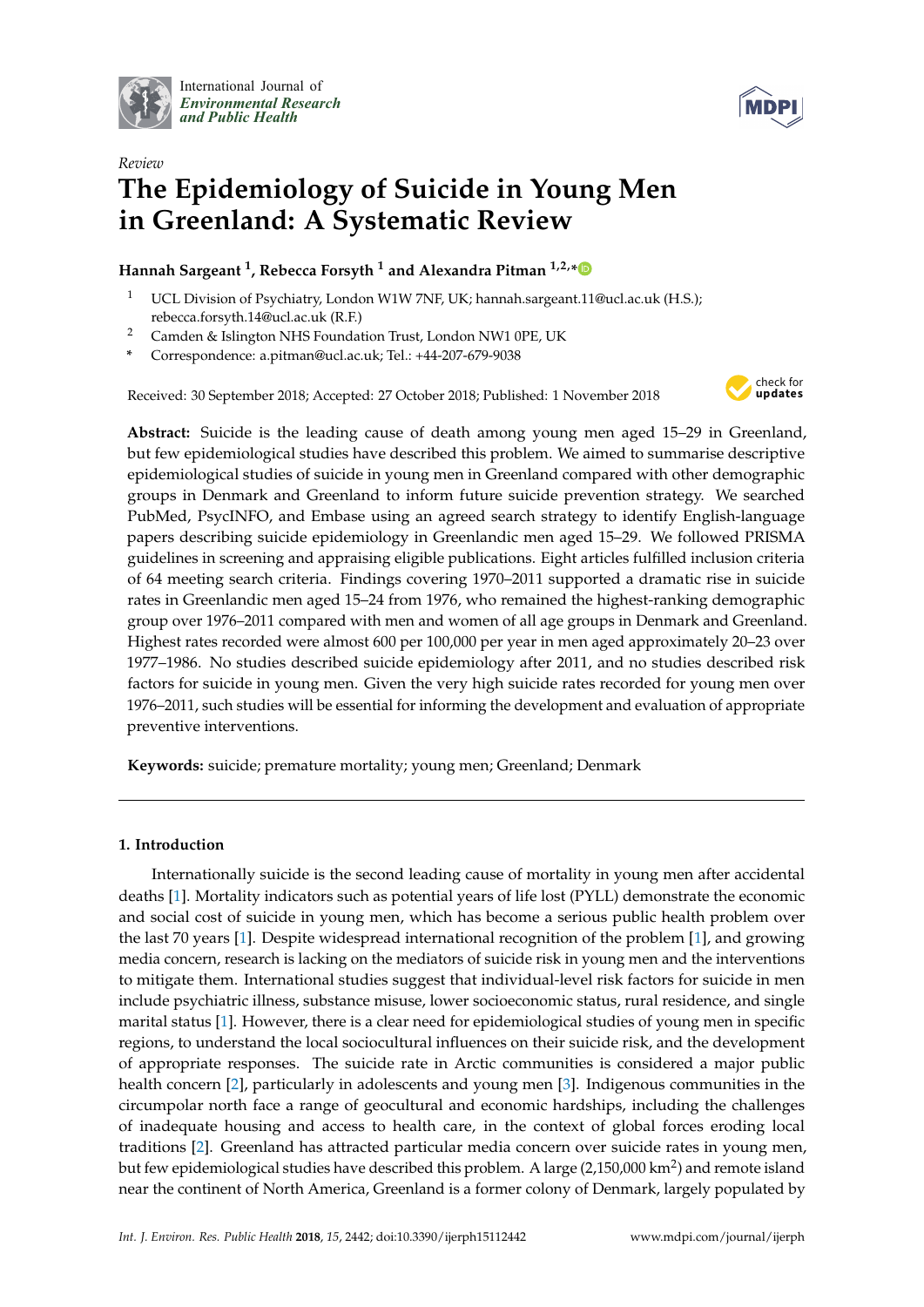Inuit people [\[4\]](#page-15-3). According to suicide data published by Statistics Greenland, suicide accounts for 8% of total deaths in Greenland and is the leading cause of death among young men aged 15–29 [\[5\]](#page-15-4). However, due to its territorial status, Greenland's suicide rates are subsumed within those for Denmark, such that international rankings mask the problem. Broad comparison of the population suicide rates published by Statistics Greenland for 2011 (83 per 100,000) [\[5\]](#page-15-4) greatly exceed those published by the World Health Organisation (WHO) for Guyana, the country with the highest population suicide rates internationally that year (32.5 per 100,000) [\[6\]](#page-15-5), or for the 2015 global average of 10.7 per 100,000 [\[7\]](#page-15-6). International comparisons of suicide rates in young men identify particularly high rates in Eastern Europe and Japan, suggesting that suicide risk is higher for young men in countries undergoing transition or rapid social change [\[8\]](#page-15-7). Societies in transition experience changes in cultural norms, family cohesion, economic pressures, substance use, and migration patterns. The complex interaction of these variables requires investigation at the local level.

Greenland proposed a Greenlandic suicide prevention strategy in 2004, identifying young men as a high risk group, but acknowledging a lack of research into the aetiology of suicide in this group [\[9\]](#page-15-8). Although suicide prevention was included in the 2007–2012 Greenlandic public health programme, it was omitted in the 2013–2019 version [\[10\]](#page-15-9). However, Greenland participates in a US-led 2015 Arctic Council project, RISING SUN (Reducing the Incidence of Suicide in Indigenous Groups: Strengths United through Networks) to share expertise in suicide prevention in Arctic communities [\[2\]](#page-15-1). The success of such policy efforts relies in part on having a clear understanding of the problem epidemiologically. Suicide data collection in Greenland has a broken history, and policy-makers lack a clear picture of recent trends and high-risk groups. The earliest systematic suicide data collection in Greenland was by one physician from 1891–1930 [\[11\]](#page-15-10), but there is then a gap until 1951 when annual reports by the country's Chief Medical Officer commenced [\[12\]](#page-15-11). Whilst actual numbers of suicides are published by Statistics Greenland for 1990–2013 [\[5\]](#page-15-4), comparison of patterns with other Arctic areas is difficult without clear presentation of rates, both temporally and by age group. To inform future Greenlandic suicide prevention strategies and highlight gaps in evidence, it is important to understand how suicide rates in young men in Greenland compare with those for young men in Denmark, and with men in other age groups in Greenland.

We aimed to conduct a systematic review of research studies describing the epidemiology of suicide in young men (aged 15–29) in Greenland compared with young men in Denmark, and Greenlandic men in other age groups, using international evidence published up until 2018. In synthesising these findings we aimed to test the hypothesis that suicide rates in young men in Greenland are greater than those for these other groups. Our objectives were to describe historic and recent temporal trends in suicide rates in young men, comparing rates with those for other age and gender groups within Greenland and with other young men in Denmark, and identifying specific risk factors for suicide in young men. In conducting our review we identified a dramatic rise in suicide rates in Greenlandic men aged 15–24 from 1976, such that young men supplanted older men as the highest-risk demographic group for suicide over the period 1976–2011. Our search criteria did not identify any studies describing suicide epidemiology in young men from 2011 onwards, nor specific risk factors for suicide at any point, so recent patterns remain unclear.

#### **2. Materials and Methods**

#### *2.1. Search Strategy*

In developing our search criteria we decided to exclude research on self-harm due to wide international variations in definitions based on degree of suicidal intent [\[13\]](#page-15-12), although acknowledging that self-harm is a key risk factor for suicide in men in high-income countries [\[14\]](#page-15-13). We chose the age range 15–29 to cover WHO definitions of youth (aged 15–24 years), teenagers (aged 15–19 years), and young adults (aged 20–24 years) [\[1\]](#page-15-0), as well as the upper limit of under 30 used in the Greenlandic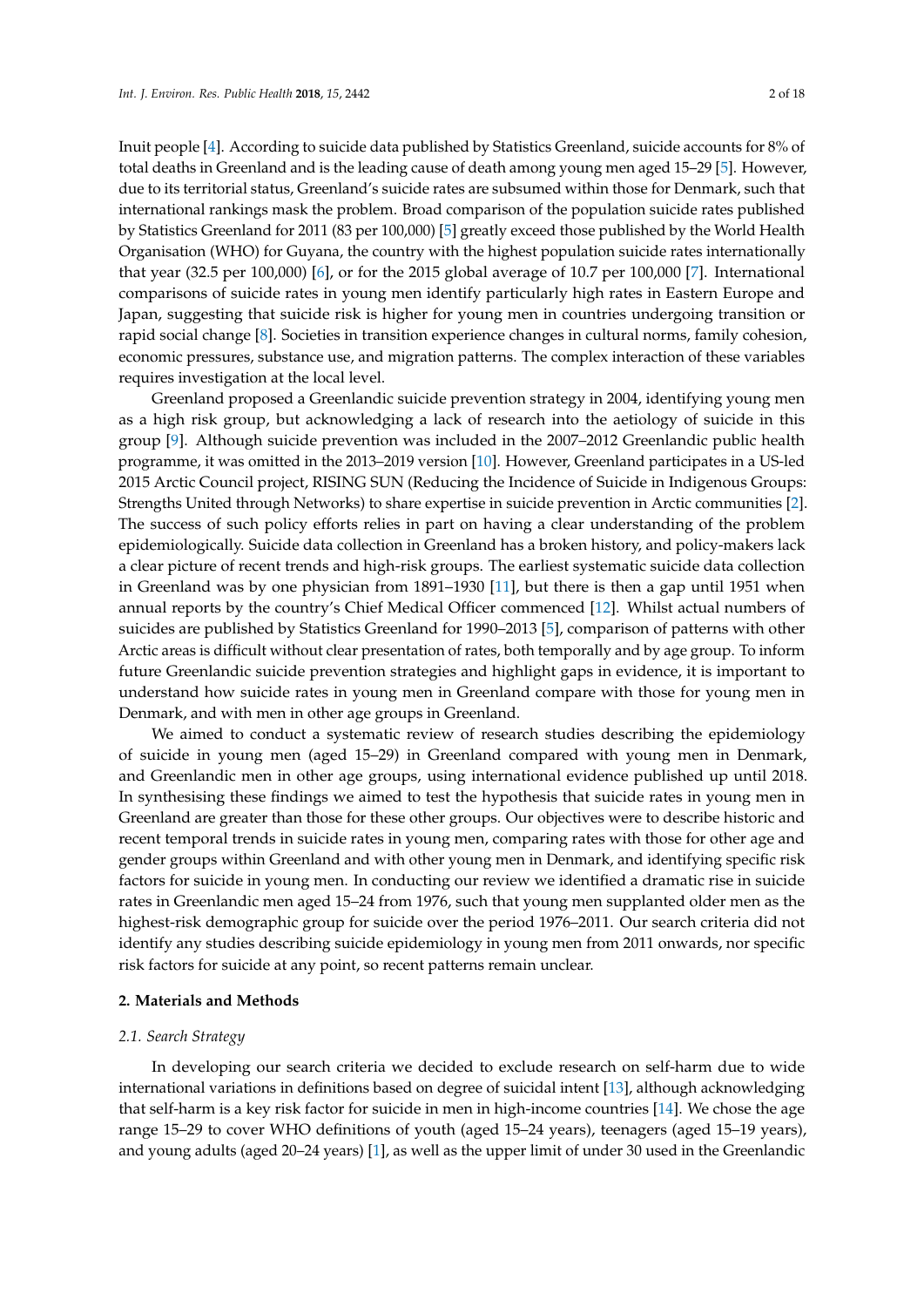suicide prevention strategy [\[9\]](#page-15-8). We registered our review protocol on PROSPERO register of systematic reviews, and used the PRISMA checklist to guide the design and reporting of our study [\[15\]](#page-16-0).

We searched the online database, PubMed, using the MeSH terms "Suicide" and "Greenland" and the equivalent keywords Suicid\* and Greenland, to give the final search criteria (("Suicide" [Mesh]) OR Suicid\*) AND ("Greenland" [Mesh] OR Greenland). We used no date restrictions on publication period. The search was repeated on Embase, and with slight variation on PyscINFO as the MeSH term "Greenland" was not available. No restrictions were applied to age-range or gender, as the predicted relatively limited number of articles on this topic made it feasible to apply age and gender exclusions post-search. We conducted the search on 11 October 2017 and screened titles and abstracts for eligibility, followed by full text review. We conducted secondary searching of the reference lists of identified articles, and of the publications lists of identified authors, and emailed international experts in the field to identify additional references. We repeated the search in PubMed on 15 August 2018 to check for any recent studies.

#### *2.2. Inclusion and Exclusion Criteria*

We included articles:

- reporting primary quantitative research involving any length of follow-up
- with titles/abstracts mentioning suicide, fatal or non-fatal suicide attempts, or suicidal ideation
- with titles or abstracts mentioning the Greenlandic population or Inuit population
- specifying age-ranges covering men aged 15–29
- specific to the Greenlandic population (those born in Greenland with at least one Greenlandborn parent)
- published in English

We excluded articles:

- specific to Inuit populations in other countries
- presenting data on the age-range 15–29 but not specific to men
- focusing on non-fatal suicide attempt or suicidal ideation but not suicide

#### *2.3. Study Selection*

Two authors (AP and HS) independently screened all citations identified in the search for eligibility, comparing included/excluded articles for agreement. For those identified for full text review, two authors (AP and HS/RF) reviewed each manuscript independently to rate eligibility. The third independent reviewer resolved any discrepancies arising during title, abstract or full-text review.

# *2.4. Data Extraction*

We developed a data extraction form based on STROBE criteria for observational studies [\[16\]](#page-16-1). For each article the following data were extracted: design, objectives, setting, participants, outcomes, summary measures relevant to research question (e.g., absolute numbers of suicides, suicide rates, standardised mortality ratios, other risk estimates), bias and limitations (as a marker for quality), and interpretation. For each paper included in the study, two authors (AP and HS/RF) independently reviewed each paper, rating quality (including an assessment of study and outcome bias) and summarising findings, including all summary measures presented. Each reviewer completed a data extraction form independently, and compared findings, updating entries in a master data extraction form. Again, a third independent reviewer resolved any discrepancies. As a team we discussed the potential for publication bias, and the potential for selective reporting within studies.

Due to the mixture of summary measures presented, the differing age-groupings, and the discontinuous time periods covered, we used a narrative approach to synthesise temporal findings, taking into account study quality. We used the PRISMA statement to structure findings [\[17\]](#page-16-2).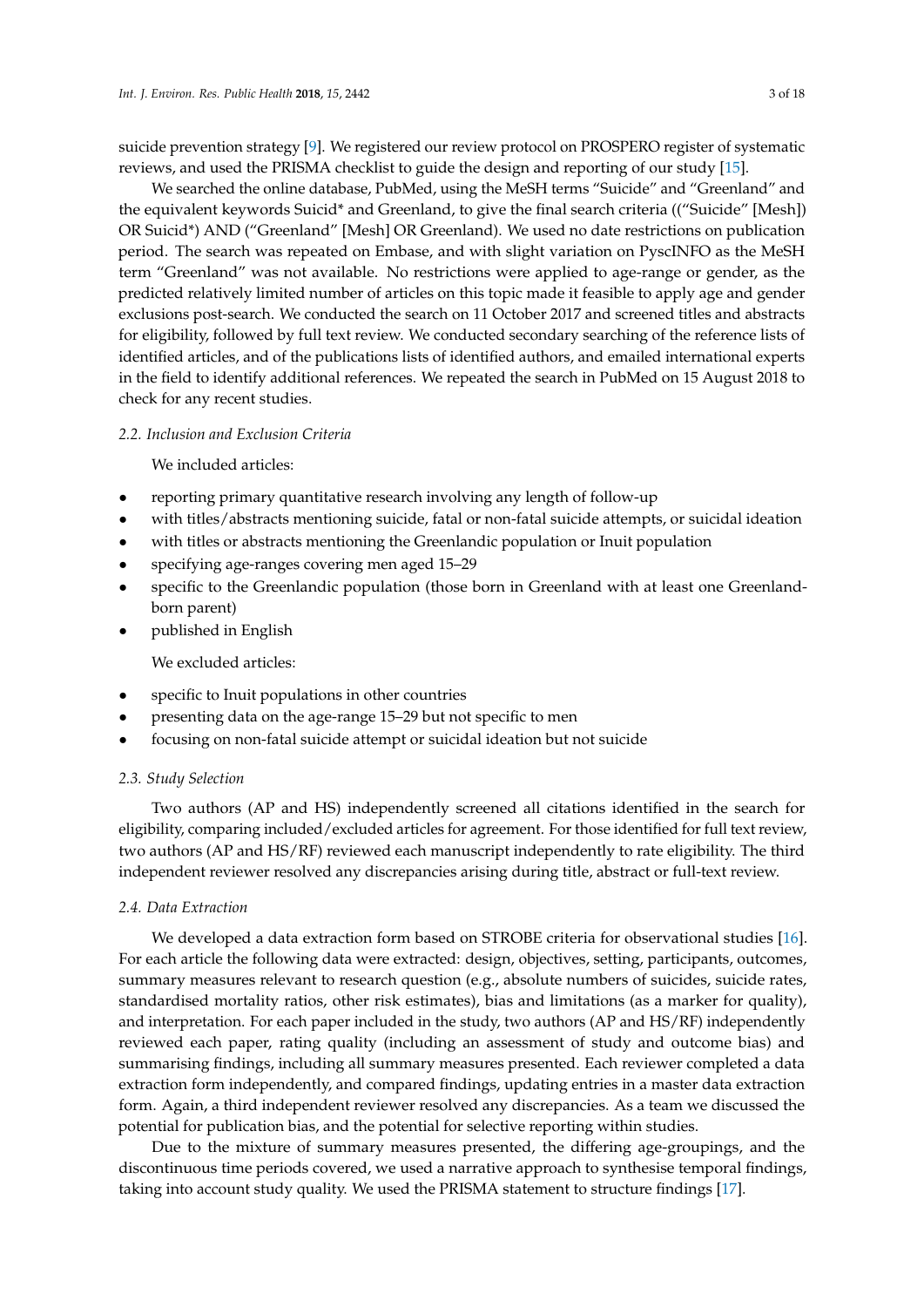# <span id="page-3-1"></span>**3. Results 3. Results**

# *3.1. Studies Identified 3.1. Studies Identified*

Eight articles fulfilled inclusion criteria, of 64 meeting search criteria (Figure 1). Included studies Eight articles fulfilled inclusion criteria, of 64 meeting search criteria ([Fig](#page-3-0)ure 1). Included were published between 1979 and 2015, with characteristics summarised [in](#page-8-0) Table 1. Studies reported suicide data specific to young men over 1970–2011. There was great heterogeneity of time periods studied, ranging from rates for single years, to an aggregated period of 41 years (1970–2011) [\[18\]](#page-16-3). There was also great heterogeneity of measures presented (absolute numbers; suicide rates per 100,000 inhabitants; suicide rates per 100,000 person-years), prohibiting meta-analysis. Whilst one 100,000 inhabitants; suicide rates per 100,000 person-years), prohibiting meta-analysis. Whilst one study used a case-control design [\[19\]](#page-16-4), the remaining seven presented cross-sectional data derived study used a case-control design [19], the remaining seven presented cross-sectional data derived from national suicide registers (based on death certificates and police reports), or from these primary from national suicide registers (based on death certificates and police reports), or from these primary sources themselves. Six of those seven aggregated data for the periods of interest, but one presented data for seven specific years over 1970–1995 [\[20\]](#page-16-5), although but only for West Greenland where suicide data for seven specific years over 1970–1995 [20], although but only for West Greenland where rates are lower than for East Greenland or the capital Nuuk [\[21\]](#page-16-6). Seven studies reported suicide data on Greenlandic individuals of all ages, from which we were able to extract selected findings relating to men aged 15–29. One study concentrated solely on young people aged 15–30 [\[22\]](#page-16-7). Two only reported data only from West Greenland [\[20\]](#page-16-5) or Nuuk [\[19\]](#page-16-4).

<span id="page-3-0"></span>

Figure 1. Flow diagram summarising the study selection process.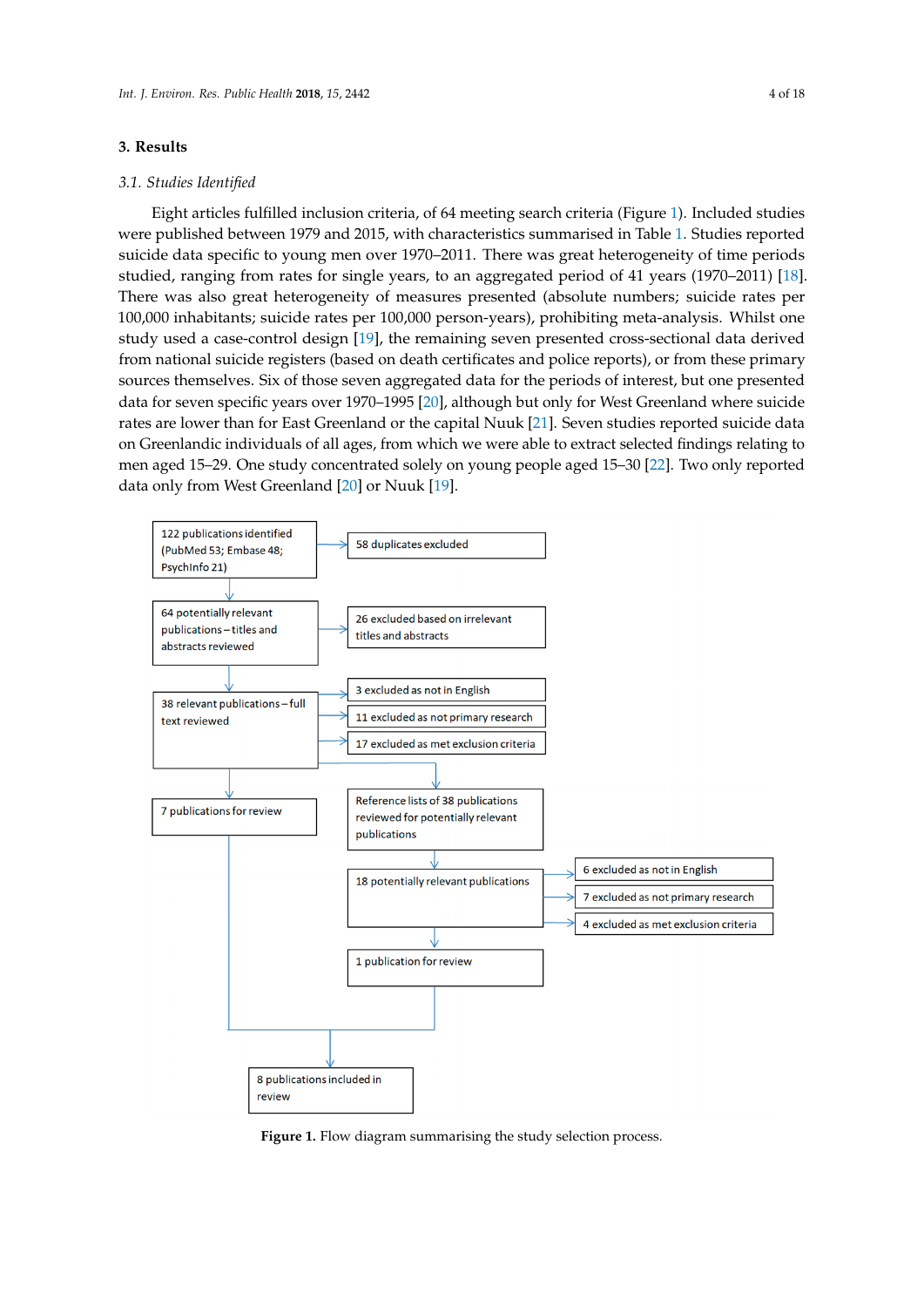| <b>Author and Title</b>                                                                                        | Design, Setting<br>and Objectives                                                                                                                                                                                                                                   | Participants                                                                                                                                                                                                                                                                                                                                                                                                              | Variables                                                                                                                                                                                                                                                                                                                                                                                                                                                                                                                                                                                                                                                                                                                              | <b>Results (Those Relevant to Research Ouestion)</b>                                                                                                                                                                                                                                                                                                                                                                                                                                                                                                                                                                                                                                                                                                                                                                                                                                                                                                                                                                                                                                              | <b>Bias and Limitations</b>                                                                                                                                                                                                                                                                                                                                                                                                                                                                                                                                                                                                                                                                                                                                                                                                                                    | Interpretation                                                                                                                                                                                                                                                                                                                                                                                                                                                                                                                                                                                |
|----------------------------------------------------------------------------------------------------------------|---------------------------------------------------------------------------------------------------------------------------------------------------------------------------------------------------------------------------------------------------------------------|---------------------------------------------------------------------------------------------------------------------------------------------------------------------------------------------------------------------------------------------------------------------------------------------------------------------------------------------------------------------------------------------------------------------------|----------------------------------------------------------------------------------------------------------------------------------------------------------------------------------------------------------------------------------------------------------------------------------------------------------------------------------------------------------------------------------------------------------------------------------------------------------------------------------------------------------------------------------------------------------------------------------------------------------------------------------------------------------------------------------------------------------------------------------------|---------------------------------------------------------------------------------------------------------------------------------------------------------------------------------------------------------------------------------------------------------------------------------------------------------------------------------------------------------------------------------------------------------------------------------------------------------------------------------------------------------------------------------------------------------------------------------------------------------------------------------------------------------------------------------------------------------------------------------------------------------------------------------------------------------------------------------------------------------------------------------------------------------------------------------------------------------------------------------------------------------------------------------------------------------------------------------------------------|----------------------------------------------------------------------------------------------------------------------------------------------------------------------------------------------------------------------------------------------------------------------------------------------------------------------------------------------------------------------------------------------------------------------------------------------------------------------------------------------------------------------------------------------------------------------------------------------------------------------------------------------------------------------------------------------------------------------------------------------------------------------------------------------------------------------------------------------------------------|-----------------------------------------------------------------------------------------------------------------------------------------------------------------------------------------------------------------------------------------------------------------------------------------------------------------------------------------------------------------------------------------------------------------------------------------------------------------------------------------------------------------------------------------------------------------------------------------------|
| Grove and Lynge, 1979<br>Suicide and attempted<br>suicide in Greenland.<br>A controlled study<br>in Nuuk [19]. | Case-control study.<br>Capital of Greenland,<br>Nuuk, in 1972 and 1973.<br>Aimed to identify risk<br>factors for suicide and<br>suicide attempt in cases of<br>fatal and non-fatal suicide<br>attempt compared to<br>general population never<br>suicidal controls. | Cases: all Greenlanders in<br>Nuuk who died by suicide or<br>attempted suicide in 1972<br>and 1973 ( $n = 1576$ males +<br>1697 females).<br>with attempted suicide<br>defined as that requiring<br>hospital admission.<br><b>Controls:</b> Nuuk residents<br>admitted to hospital for<br>a somatic disease or pregnancy,<br>matched by gender and age<br>group for each case, but with<br>no history of suicide attempt. | Information on suicide cases<br>collected from available<br>records "coming to the<br>attention of any authority in<br>the district of Nuuk." i.e., death<br>certificates, and police reports.<br>Information on suicide attempt<br>cases was additionally<br>collected from hospital files,<br>police reports, and crime<br>registers to capture<br>unvalidated measures of<br>family composition, childhood,<br>atmosphere in parental home,<br>alcohol consumption, criminal<br>records, exposure to attempted<br>or completed suicide, marital<br>status, inter-racial marriage,<br>psychiatric history, obstetric<br>history, and method of<br>suicide attempt.<br>Age groupings used: 15-19;<br>$20 - 24$ ; $25 - 39$ ; $> 40$ . | Measures presented for young men: absolute<br>numbers of suicide deaths.<br>Findings: 12 suicides recorded in Nuuk during<br>1972 and 1973: 10 were in men. Age-specific data<br>identified 4 suicides in men aged 15-24 over this<br>period (compared with 2 for women),<br>and 16 suicide attempts in men of the same age.<br>Suicide rates for 4 age-groups were estimated for<br>both genders combined (300 cases of suicide per<br>100,000 inhabitants in men and women aged<br>15-19; 173 cases per 100,000 inhabitants in men<br>and women aged 20-24).<br>Suicide rates for men and women aged 25-39<br>were 226 per 100,000, whilst those for men and<br>women of 40 and over were 54.<br>Risk factors were not separated out by age group<br>or gender.<br>Ratios of suicide attempts to suicide deaths were<br>not presented, but on direct calculation were: 5:3<br>in men aged 15-19 (compared with 10:1 in similar<br>aged women)<br>11:1 in men aged 20-24 (compared with 12:1 in<br>similar aged women).<br>10:5 in men aged 25-39 (compared with 11:0 in<br>similar aged women). | Outcomes were separated out for<br>men and women only in relation<br>to absolute numbers of suicide<br>deaths.<br>Unclear whether method of<br>identifying suicide cases in Nuuk<br>in 1972-1973 was comprehensive.<br>Presented age-specific suicide<br>rates per 100,000 inhabitants<br>(of Nuuk) per year, using census<br>mid-estimates of the population<br>denominator in each age band.<br>Findings from the population of<br>Nuuk may not be generalizable<br>to the whole Greenlandic the<br>population due to urban-rural<br>differences.<br>Estimates of the general<br>population denominator for 1973<br>were based on mid-point<br>interpolations between 1970 and<br>1976 census data. These were<br>therefore unreliable as mid-point<br>population estimates would fail<br>to take into account changing<br>migration and fertility patterns. | Little can be concluded about<br>suicide epidemiology in young<br>men in the capital of Greenland<br>as absolute numbers of suicides<br>in men of different age groups<br>were too low to attempt<br>meaningful comparisons.<br>Estimates of age-specific suicide<br>rates were not specific to men,<br>and used an unreliable estimate<br>of the denominator.<br>Direct calculation of the ratios of<br>suicide attempts to suicide<br>deaths indicate that the ratio<br>increases from 5:3 for men aged<br>15-19 to 11:1 in men aged 20-24<br>and then falls to 10:5 for men<br>aged 25-39. |
| Lynge, 1985 Suicide<br>in Greenland [12]                                                                       | Aggregated data from<br>annual cross-sectional<br>studies of suicide cases.<br>Whole of Greenland during<br>the period 1974-1984.<br>To describe suicide rates<br>in Greenland.                                                                                     | Cases: All those aged 15 and<br>above who were born in<br>Greenland and died by<br>suicide in 1974-1984,<br>as identified from death<br>certificates and police reports<br>$(n = 318)$ .                                                                                                                                                                                                                                  | Data on age, gender and place<br>of residence of those dying by<br>suicide, based on police reports<br>and death certificates, as well<br>as unvalidated measures of<br>known motives and whether<br>alcohol was involved in<br>the suicide.<br>Age groupings used: 15-19;<br>$20 - 24$ ; $25 - 39$ ; $>40$                                                                                                                                                                                                                                                                                                                                                                                                                            | Measures presented for young men: absolute<br>numbers of suicide deaths; suicide rates per<br>100,000 inhabitants per year.<br>Findings: 318 total suicides in men and women<br>over this period. 256 were in men, with the<br>highest absolute numbers of suicides ( $n = 97$ ) in<br>men in the age group 20-24. Age and<br>gender-specific suicide rates per 100,000<br>inhabitants per year were highest in men age<br>20-24 (387 per 100,000). The suicide rate in men<br>aged 15-19 (151 per 100,000) was higher than that<br>in men aged 40 and over (73 per 100,000) but<br>lower than that in men aged 20-24 (162 per<br>100,000). The suicide rates for women were lower<br>than for men in all age groups (44 per 100,000 in<br>women aged 15-19; 94 per 100,000 in women<br>aged 20-24).                                                                                                                                                                                                                                                                                              | Author acknowledges that due<br>to non-systematic collection of<br>death certificates, some cases of<br>suicide may have been missed.<br>Data for an aggregated period<br>obscured year on year changes.<br>Presented crude suicide rates for<br>100,000 inhabitants per year.                                                                                                                                                                                                                                                                                                                                                                                                                                                                                                                                                                                 | For the period 1974-1984 suicide<br>rates in young men aged<br>20-24 were the highest of all age<br>and gender groups in Greenland<br>at 387 per 100,000 inhabitants per<br>year, compared with 151 per<br>100,000 for men aged 15-19,<br>162 per 100,000 for men aged<br>25-39, and 73 per 100,000 in men<br>over 40.<br>The gender gap in suicide rates<br>over this period was greatest in the<br>age group 20-24 at 387 versus<br>94 per 100,000.<br>Year on year rates were not<br>presented so no information was<br>provided on temporal trends.                                       |

# **Table 1.** Studies included in systematic review (in date order of publication).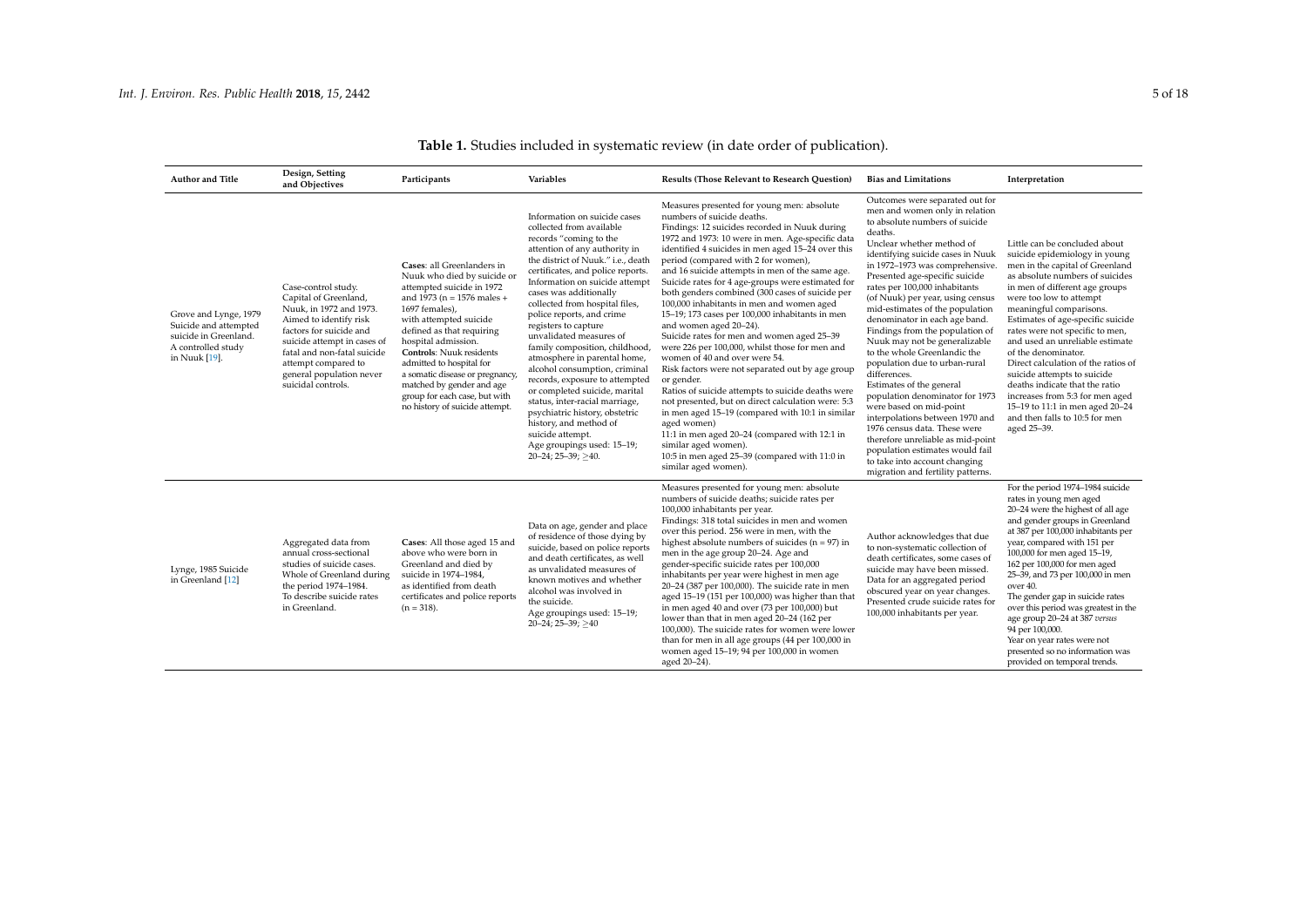| <b>Author and Title</b>                                                    | Design, Setting<br>and Objectives                                                                                                                                                                        | Participants                                                                                                                                                                                                                                                                     | Variables                                                                                                                                                                                                                                                                                                                                                                                                                   | <b>Results (Those Relevant to Research Question)</b>                                                                                                                                                                                                                                                                                                                                                                                                                                                                                                                                                                                                                                                                                                                                                                                                                                                                                                                                                                                                                                                                                                                                                                                                                                                                                                                                                 | <b>Bias and Limitations</b>                                                                                                                                                                                                                                                                                                                                                                                                                                                                                                                                                                                                                                                                                 | Interpretation                                                                                                                                                                                                                                                                                                                                                                                       |
|----------------------------------------------------------------------------|----------------------------------------------------------------------------------------------------------------------------------------------------------------------------------------------------------|----------------------------------------------------------------------------------------------------------------------------------------------------------------------------------------------------------------------------------------------------------------------------------|-----------------------------------------------------------------------------------------------------------------------------------------------------------------------------------------------------------------------------------------------------------------------------------------------------------------------------------------------------------------------------------------------------------------------------|------------------------------------------------------------------------------------------------------------------------------------------------------------------------------------------------------------------------------------------------------------------------------------------------------------------------------------------------------------------------------------------------------------------------------------------------------------------------------------------------------------------------------------------------------------------------------------------------------------------------------------------------------------------------------------------------------------------------------------------------------------------------------------------------------------------------------------------------------------------------------------------------------------------------------------------------------------------------------------------------------------------------------------------------------------------------------------------------------------------------------------------------------------------------------------------------------------------------------------------------------------------------------------------------------------------------------------------------------------------------------------------------------|-------------------------------------------------------------------------------------------------------------------------------------------------------------------------------------------------------------------------------------------------------------------------------------------------------------------------------------------------------------------------------------------------------------------------------------------------------------------------------------------------------------------------------------------------------------------------------------------------------------------------------------------------------------------------------------------------------------|------------------------------------------------------------------------------------------------------------------------------------------------------------------------------------------------------------------------------------------------------------------------------------------------------------------------------------------------------------------------------------------------------|
| Thorslund, 1990 Inuit<br>Suicides in Greenland [23]                        | Aggregated data from<br>annual cross-sectional<br>studies of suicide cases.<br>Whole of Greenland from<br>1977-1986.<br>To describe the<br>epidemiology of suicide<br>among Greenlandic Inuit.           | Cases: All recorded suicides<br>in Greenland from 1977-1986<br>among Greenland-born<br>individuals ( $n = 403$ ), using<br>death certificates and<br>police reports.                                                                                                             | Data on age, gender,<br>occupation, marital status,<br>parental status, psychiatric<br>history, substance misuse<br>history, and circumstances of<br>the death, history of suicidal<br>behaviour, derived from public<br>files, death certificates,<br>municipal welfare office<br>records, and police reports.<br>Age groupings used:<br>histogram presented data for<br>a continuous measure of age<br>from $10$ to $60$  | Measures presented for young men: average<br>suicide rates per 100,000 population per year.<br>Findings: 403 suicides analysed over a 10 year<br>period, of which 326 were of men (of any age).<br>Visual plots of average suicide rates per<br>100,000 population per year showed that suicide<br>risk increased sharply from the ages of<br>approximately 15-17, peaking at approximately<br>age 20, falling from approximately age 23,<br>and with further peaks in the mid-30s and the 50s.<br>The great disparity between male and female<br>suicide rates from the age of about 17 diminished<br>by approximately age 27.<br>Data for risk factors, including occupation, was<br>not separated out by gender or age group.                                                                                                                                                                                                                                                                                                                                                                                                                                                                                                                                                                                                                                                                     | Little information was presented<br>regarding the reliability of<br>routine data.<br>Data for an aggregated period<br>obscured year on year changes.<br>Presented crude suicide rates for<br>100,000 inhabitants, as an average<br>per year using data over a 10 year<br>period 1977-1986.<br>Data for risk factors was not<br>presented by gender or age group.                                                                                                                                                                                                                                                                                                                                            | Over the 10 year period<br>1977-1986, men aged<br>approximately 20 to 23 had the<br>highest suicide rates in the<br>Greenlandic population, greatly<br>exceeding those for women of<br>the same age.                                                                                                                                                                                                 |
| Thorslund, 1991Suicide<br>Among Inuit Youth in<br>Greenland 1977-1986 [22] | Aggregated data from<br>annual cross-sectional<br>studies of suicide cases.<br>Whole of Greenland from<br>1977-1986.<br>To describe risk factors for<br>suicide among youths aged<br>15-30 in Greenland. | Cases: All suicides in<br>Greenland from 1977-1986 of<br>youths aged $15-30$ (n = 287),<br>using death certificates and<br>police reports.<br><b>Controls</b> : $n = 320$ randomly<br>selected young people living<br>in Greenland, sampled via<br>postal questionnaire in 1988. | Data collected on place of<br>residence (town/village),<br>occupation, presence of alcohol<br>in blood, and personal<br>circumstances prior to death,<br>based on public files (police<br>reports, death certificates and<br>social service departments),<br>Public Databases (Public<br>Health Department and<br>Central Bureau of Statistics)<br>and from questionnaires<br>(for controls).<br>Age groupings used: 15-30. | Measures presented for young men: crude<br>average number of suicides per year per<br>100,000 inhabitants (for both genders);<br>proportions of suicide deaths by gender and<br>occupational group (aged 15-30); proportions of<br>suicide deaths by gender and recent psychosocial<br>stressor (all ages).<br>Findings: In a sub-sample of youth dying by<br>suicide aged 15-30 in 1982-1986 for which<br>occupational data were presented ( $n = 184$ ),<br>the majority were men ( $n = 144$ ; 78%). Of this<br>sub-sample, 26% of men were hunters/fishermer<br>versus 0% of women (and 15% of male controls),<br>21% were unskilled workers vs 13% of women<br>(and 37% of male controls), 24% were<br>unemployed vs 38% of women (and 3% of male<br>controls), and 5% were white collar workers vs<br>10% of women (and 13% of male controls).<br>No statistical tests were presented for<br>these comparisons.<br>For men and women dying by suicide aged<br>15-30 from 1977-1986, in over 30% of cases there<br>were reports of personal problems with a spouse<br>prior to the suicide, with the text indicating that<br>this was more common in women (but not<br>whether this was statistically significant). The text<br>also indicated that in 20% of male suicides there<br>was a history of rejection from parents or friends<br>"or other shameful situations" prior to the suicide. | Data for an aggregated period<br>obscured year on year changes.<br>Little information presented<br>regarding the reliability of<br>routine data. Very little<br>information provided on the<br>characteristics of the control<br>group used in the comparison of<br>proportions of men and women<br>dying by suicide by occupational<br>group (derived from a survey of<br>Greenlandic residents in 1988).<br>No statistical tests presented for<br>comparisons between men and<br>women aged 15-30, or between<br>cases and controls.<br>Data on risk factors were not<br>presented by gender.<br>Presented crude average number<br>of suicides per year per<br>100,000 inhabitants<br>(for both genders). | From 1982-1986, 78% of suicides<br>among youth aged 15-30 were in<br>men. These men primarily<br>worked in traditional<br>hunting/fishing jobs, unskilled<br>jobs, or were unemployed<br>On the basis of cases of suicide in<br>those aged 15-30 from 1977-1986,<br>rejection by parents of friends or<br>"other shameful situations" were<br>implicated in 20% of male<br>suicide cases aged 15-30. |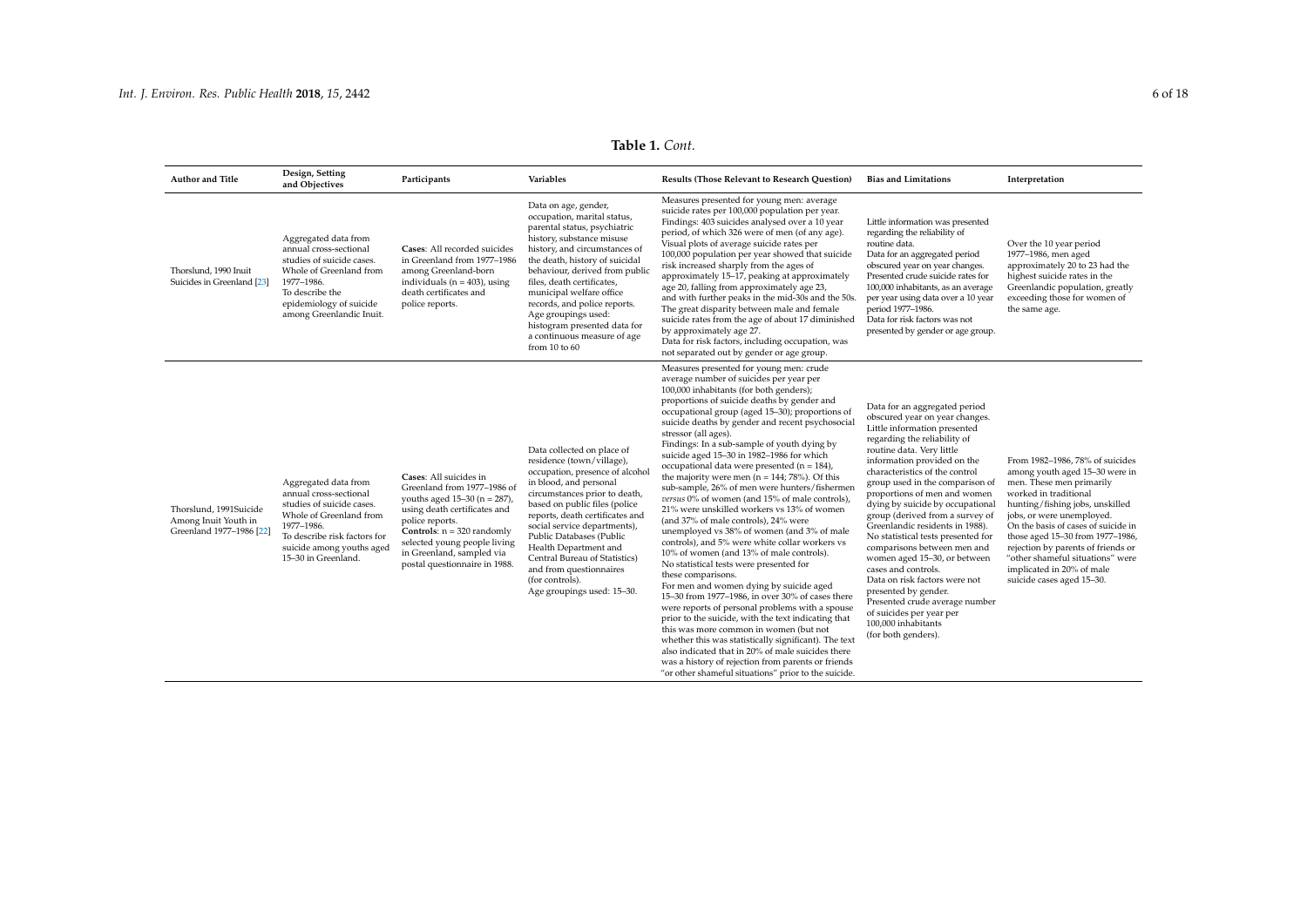| Author and Title                                                                                                                         | Design, Setting<br>and Objectives                                                                                                                                                                                                                                       | Participants                                                                                                                                                                                                                                                                                    | Variables                                                                                                                                                                                                                                                                                                                                                                                                                          | <b>Results (Those Relevant to Research Question)</b>                                                                                                                                                                                                                                                                                                                                                                                                                                                                                                                                                                                                                                                                                                                                                                                                                                                                                                                                                                                                                                                                                                                                                                                                                                                                                                                                                                                                                                                                                                                                                                                                                                                                                                                                                                                                                                                                                                                                                                                                       | <b>Bias and Limitations</b>                                                                                                                                                                                                                                                                                                                                                                                                                                                                                                                         | Interpretation                                                                                                                                                                                                                                                                                                                                                                                                                                                                                                                                                                                                                                                                                                                            |
|------------------------------------------------------------------------------------------------------------------------------------------|-------------------------------------------------------------------------------------------------------------------------------------------------------------------------------------------------------------------------------------------------------------------------|-------------------------------------------------------------------------------------------------------------------------------------------------------------------------------------------------------------------------------------------------------------------------------------------------|------------------------------------------------------------------------------------------------------------------------------------------------------------------------------------------------------------------------------------------------------------------------------------------------------------------------------------------------------------------------------------------------------------------------------------|------------------------------------------------------------------------------------------------------------------------------------------------------------------------------------------------------------------------------------------------------------------------------------------------------------------------------------------------------------------------------------------------------------------------------------------------------------------------------------------------------------------------------------------------------------------------------------------------------------------------------------------------------------------------------------------------------------------------------------------------------------------------------------------------------------------------------------------------------------------------------------------------------------------------------------------------------------------------------------------------------------------------------------------------------------------------------------------------------------------------------------------------------------------------------------------------------------------------------------------------------------------------------------------------------------------------------------------------------------------------------------------------------------------------------------------------------------------------------------------------------------------------------------------------------------------------------------------------------------------------------------------------------------------------------------------------------------------------------------------------------------------------------------------------------------------------------------------------------------------------------------------------------------------------------------------------------------------------------------------------------------------------------------------------------------|-----------------------------------------------------------------------------------------------------------------------------------------------------------------------------------------------------------------------------------------------------------------------------------------------------------------------------------------------------------------------------------------------------------------------------------------------------------------------------------------------------------------------------------------------------|-------------------------------------------------------------------------------------------------------------------------------------------------------------------------------------------------------------------------------------------------------------------------------------------------------------------------------------------------------------------------------------------------------------------------------------------------------------------------------------------------------------------------------------------------------------------------------------------------------------------------------------------------------------------------------------------------------------------------------------------|
| Leineweber &<br>Arensman 2003<br>Culture Change and<br>Mental Health:<br>The Epidemiology of<br>Suicide in Greenland [24]                | Aggregated data from<br>annual cross-sectional<br>studies of suicide cases.<br>Whole of Greenland from<br>1972-1995, with age- and<br>gender-specific data only<br>presented for the years<br>1990-1995.<br>To describe suicide rates<br>in Greenland.                  | Cases: All suicides in<br>Greenland from 1972-1995 of<br>Greenland-born individuals,<br>using the register of causes of<br>death based on death<br>certificates certified by<br>a physician using ICD<br>code diagnoses.                                                                        | Data collected on gender, age<br>and place of residence were<br>drawn from a computerized<br>register on causes of death for<br>persons born in Greenland.<br>Population suicide rates were<br>age-standardised by<br>direct standardisation.<br>Age groupings used:<br>histograms presented plots for<br>ages 10-15; 15-19; 20-24; 25-29;<br>30-39; 40-49; 50-59; 60+<br>(or $15-19$ ; $20-24$ ; $25-29$ ; $>30$ )                | Measures presented for young men: Visual plots<br>of suicide rates per 100,000 population by sex and<br>age-group.<br>Findings: Visual plotting of suicide rates per<br>100,000 population by age-group and sex in<br>Greenland in the period 1990-1995 showed that<br>rates in men aged 15-24 were the highest of all<br>age-groups for either gender; approximately<br>460 per 100,000 population for those aged 15-19,<br>declining with age, but remaining above 400 per<br>100,000 for those aged 20–24, and approximately<br>300 per 100,000 for men aged 25-29. Rates for<br>men were higher than for women in all<br>age groups.<br>Risk factors for suicide were not separated out by<br>age-group or gender.                                                                                                                                                                                                                                                                                                                                                                                                                                                                                                                                                                                                                                                                                                                                                                                                                                                                                                                                                                                                                                                                                                                                                                                                                                                                                                                                     | Data for an aggregated period<br>obscured year on year changes.<br>Risk factors for suicide were not<br>separated out by age-group<br>or gender.                                                                                                                                                                                                                                                                                                                                                                                                    | From 1990-1995 suicide rates in<br>men aged 15-19 and 20-24 were<br>the two highest ranking age<br>groups for all age-groups in<br>either gender.<br>Rates for men aged 15-24 were<br>approximately 460 per 100,000,<br>and declined with age,<br>remaining higher for men than<br>women in all age groups.                                                                                                                                                                                                                                                                                                                                                                                                                               |
| Bjorksten, Bjerregaard et<br>al., (2005) Suicides in the<br>midnight sun-A study<br>of seasonality in suicides<br>in West Greenland [20] | Suicide data from annual<br>cross-sectional studies of<br>suicide cases only for<br>West Greenland, 1968-1995,<br>with rates for 7 specific<br>years reported.<br>To investigate whether<br>there is evidence for<br>seasonality of suicide rates<br>in West Greenland. | Cases: Suicides of people of<br>any age living in towns and<br>settlements in West<br>Greenland, as recorded in the<br>register of causes of death in<br>Greenland, and population<br>registers from the National<br>Institute of Public Health in<br>Copenhagen were analysed<br>$(n = 833)$ . | Data collected on age, gender,<br>suicide date, country of birth<br>(Greenland/Denmark),<br>residence (town/settlement),<br>latitude, and whether alcohol<br>contributed to their death,<br>based computerised registers<br>on causes of death in<br>Greenland and population<br>registers from the National<br>Institute of Public Health in<br>Copenhagen.<br>Age groupings used: 0-14;<br>$15-24$ ; $25-34$ ; $35-59$ ; $>60$ . | Measures presented for young men: suicide rates<br>per 100,000 person-years by age-group; seasonality<br>of suicides by gender (men of all ages) and age<br>group (all men and women $\leq$ 24 vs. >24).<br>Findings: Of 684 total suicides in men over the<br>period 1968 to 1995, the median age of cases was 25<br>and the age range was 11 to 84 years.<br>When considering the specific years 1970, 1976, 1982,<br>1987, 1990, 1993, and 1995 (for which detailed<br>population data were available, allowing calculation<br>of suicide rates per 100,000 person-years), results<br>showed that men aged 15-24 had the highest<br>suicide rates between 1976 and 1995, peaking at 577<br>per 100,000 person-years in 1990.<br>For the period 1970 to 1995, the longitudinal picture<br>for male suicide rates was one of great change. In<br>1970, all 122 suicide cases had been men aged 35-59<br>years of age, with the overall suicide rate for men of<br>all ages at 22 per 100,000 inhabitants per year. From<br>1976 to 1995, the overall suicide rate in men climbed<br>from 80 per 100,000 in 1976 to a maximum value of<br>214 per 100,000 in 1990. For young men aged 15-24,<br>suicide rates climbed from 0 in 1970 to 249 per<br>100,000 in 1976 to a maximum of 577 per 100,000 in<br>1990. This age group had the highest suicide rates of<br>all male age groups during 1976-1995, plateauing at<br>238 per 100,000 in 1995. Men of 25-34 years of age<br>also had high suicide rates from 1976 on, peaking at<br>297 per 100,000 in 1990. In 1995 suicide rates for men<br>aged 15-24 remained the highest at 238 per 100,000,<br>but disparities with those for men aged 25-34 were<br>less at 219 per 100,000 person-years.<br>Analysis of seasonality of suicides was examined for<br>men (all ages), finding a statistically significant<br>midsummer peak, and for men and women<br>combined aged $\leq$ 24, finding no<br>significant seasonality.<br>Risk factors for suicide were not broken down by<br>age-group or gender. | Estimates of suicide rates by age<br>group for specific years over the<br>period 1968-1995 may not be<br>generalisable to East Greenland<br>or Nuuk, where suicide rates<br>tended to be higher in the 1970s<br>and 1980s.<br>Suicide rates presented as actual<br>numbers of suicides per year for<br>the period 1968-1995, and as<br>crude rates per 100,000<br>person-years for the specific<br>years 1970, 1976, 1982, 1987, 1990<br>1993, and 1995.<br>The finding of no significant<br>seasonality by age may have<br>been due to low numbers | No observations can be made<br>about seasonality of suicide in<br>young men specifically, but there<br>was a significant midsummer peak<br>for men of all ages. For young<br>people, no seasonality was<br>observed in men and women<br>(combined) aged 24 and under for<br>the period 1968-1995. In the whole<br>population, significant seasonality<br>was observed, with a peak in late<br>June and lowest rates in the<br>darkest months<br>(December to February).<br>From 1976-1995 suicide rates were<br>highest in men aged 15-24,<br>peaking at 577 per 100,000 in 1990.<br>In 1995 they remained the<br>highest for all male age groups at<br>238 per 100,000 but with less of<br>a disparity with rates for men<br>aged 25-34. |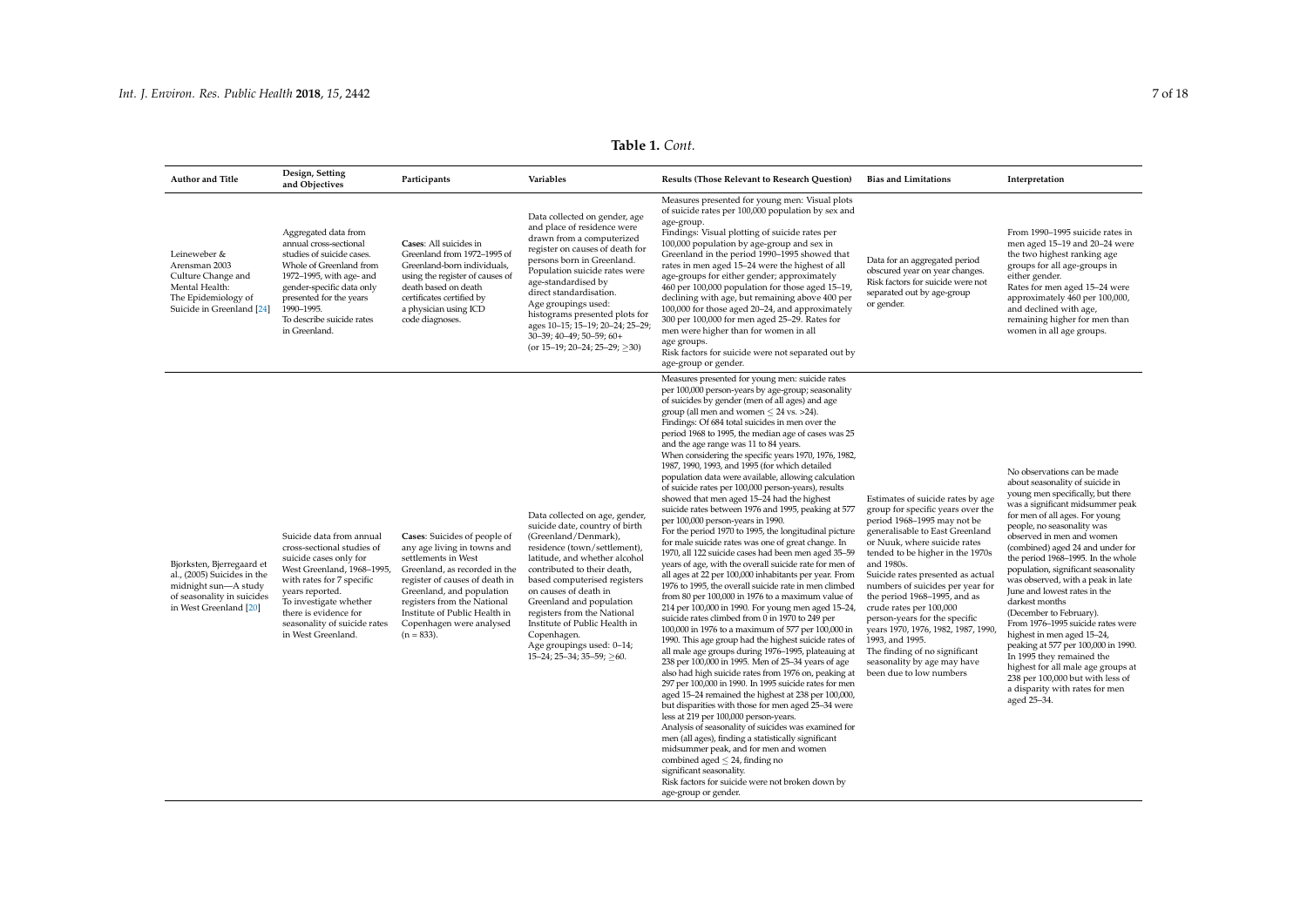| <b>Author and Title</b>                                                               | Design, Setting<br>and Objectives                                                                                                                                                                                                                                                                                                                                                                                                                                                                                                                                              | Participants                                                                                                                                                                                                                                                                      | Variables                                                                                                                                                                                                                                                           | <b>Results (Those Relevant to Research Question)</b>                                                                                                                                                                                                                                                                                                                                                                                                                                                                                                                                                                                                                                                                                                                                                                                                                                                                                                                                                                                                                                                                                                                                                                                                                                                                                                                                                                                                                                                                                                                                                                                                                                                                                                                                                                                                                                                                        | <b>Bias and Limitations</b>                                                                                                                                                                                                                                                                      | Interpretation                                                                                                                                                                                                                                                                                                                                                                                                                                                                                                                                                                                                                                                                                                                                                                                                                                                                                                                                                                                                                                                                                                                                                                                                                                                                                                                                                                                                              |
|---------------------------------------------------------------------------------------|--------------------------------------------------------------------------------------------------------------------------------------------------------------------------------------------------------------------------------------------------------------------------------------------------------------------------------------------------------------------------------------------------------------------------------------------------------------------------------------------------------------------------------------------------------------------------------|-----------------------------------------------------------------------------------------------------------------------------------------------------------------------------------------------------------------------------------------------------------------------------------|---------------------------------------------------------------------------------------------------------------------------------------------------------------------------------------------------------------------------------------------------------------------|-----------------------------------------------------------------------------------------------------------------------------------------------------------------------------------------------------------------------------------------------------------------------------------------------------------------------------------------------------------------------------------------------------------------------------------------------------------------------------------------------------------------------------------------------------------------------------------------------------------------------------------------------------------------------------------------------------------------------------------------------------------------------------------------------------------------------------------------------------------------------------------------------------------------------------------------------------------------------------------------------------------------------------------------------------------------------------------------------------------------------------------------------------------------------------------------------------------------------------------------------------------------------------------------------------------------------------------------------------------------------------------------------------------------------------------------------------------------------------------------------------------------------------------------------------------------------------------------------------------------------------------------------------------------------------------------------------------------------------------------------------------------------------------------------------------------------------------------------------------------------------------------------------------------------------|--------------------------------------------------------------------------------------------------------------------------------------------------------------------------------------------------------------------------------------------------------------------------------------------------|-----------------------------------------------------------------------------------------------------------------------------------------------------------------------------------------------------------------------------------------------------------------------------------------------------------------------------------------------------------------------------------------------------------------------------------------------------------------------------------------------------------------------------------------------------------------------------------------------------------------------------------------------------------------------------------------------------------------------------------------------------------------------------------------------------------------------------------------------------------------------------------------------------------------------------------------------------------------------------------------------------------------------------------------------------------------------------------------------------------------------------------------------------------------------------------------------------------------------------------------------------------------------------------------------------------------------------------------------------------------------------------------------------------------------------|
| Bjerregaard and Lynge<br>$(2006)$ Suicide-<br>A Challenge in<br>Modern Greenland [21] | Aggregated data from<br>annual cross-sectional<br>studies of suicide cases.<br>Whole of Greenland from<br>1968-1999.<br>To describe suicide rates in<br>young men in Greenland in<br>1968-1999, compared with<br>those in other<br>demographic groups.<br>Study also presented linked<br>cross-sectional<br>population-based survey<br>data from 2 population<br>surveys in Greenland (in<br>1993-1994 and 1999-2001)<br>describing past year<br>prevalence of suicidal<br>thoughts (not meeting<br>search criteria for the<br>current study but brief<br>details given here). | Cases: All suicides in<br>Greenland from 1968-1999 of<br>Greenland-born individuals<br>$(n = 1203)$ , using the register<br>of causes of death based on<br>death certificates certified by<br>a physician using diagnoses<br>based on ICD-8 (1968-1993)<br>or ICD-10 (1994-1999). | Data collected on age, gender,<br>and place of residence.<br>Age groupings used:<br>histogram presented data for<br>a continuous measure of age<br>from 0 to approximately 85,<br>with points specified for 0-4;<br>10-14; 20-24; 30-24; 40-44;<br>50-54; 60-64; 70 | Measures presented for young men: visual plots of<br>age-specific suicide rates per 100,000 person-years;<br>visual plots of youth suicide rates (aged 15-29) for<br>men per 100,000 births in each cohort.<br>Findings: Overall for the period 1968-1999 and all<br>age groups, suicide rates were 4.3 times higher in<br>men than women.<br>Visual plots of age-specific suicide rates for the<br>aggregated period 1990-1999 showed suicide<br>rates to be considerably higher in men aged<br>15-24 in Greenland (approximately 470 per<br>100,000 person-years) than for men of a similar<br>age in Denmark and for women of a similar age<br>in Greenland and in Denmark. This disparity<br>continued up until approximately the age 45,<br>when rates in all four groups converged.<br>Youth suicide rates (aged 15-29) for men in the<br>1950 birth cohort were plotted as approximately<br>10 per 100,000 births in that cohort, rising to<br>approximately 60 per 100,000 births in the<br>1978 birth cohort.<br>Although gender-specific data were not<br>presented, visual plots showed that youth suicide<br>rates (aged 15-29) in East Greenland continued to<br>rise from 1975-1979 (approximately 200 per<br>100,000 person years) to 1995-1999<br>(approximately 800 per 100,000 person years),<br>in comparison to West Greenland and the capital<br>Nuuk where they plateaued or fell slightly (to<br>between 100 and 200 per 100,000 person years<br>in 1995-1999).<br>Other risk factors for suicide were not broken<br>down by age-group or gender.<br>Additional analysis of data from population<br>surveys called out in 1993-1994 and 1999-2001<br>showed that men aged 18-24 were significantly<br>less likely that same-aged women to report<br>lifetime suicidal thoughts (19% versus 33%;<br>$p = 0.03$ ). At age groups above 25 this gender<br>difference was not statistically significant. | Figures in text did not match those<br>in graphical presentations.<br>Data for an aggregated period<br>obscured year on year changes.<br>Suicide rates presented as crude<br>rates per 100,000 person-years for<br>blocks of 5 years, or as crude rates<br>per 100,000 births in a birth cohort. | Aggregated data for 1990-1999<br>show that suicide rates in young<br>men aged 15-24 were much higher<br>than those for men in other age<br>groups and for men and women of<br>the same age in Denmark, peaking<br>at 450-500 per 100,000<br>person-years.<br>This pattern differed from that in<br>Denmark, where suicide rates rose<br>across the age groups for men and<br>women, and where a much lower<br>ratio of male:female suicides was<br>reported (1.8 in Denmark versus<br>4.3 in Greenland).<br>There was evidence that male<br>youth suicide rates (in the age<br>group 15-29) were higher in men<br>born in later cohorts (downstream<br>of sociocultural change), as<br>evidenced in data from cohorts<br>born from 1950 to 1978.<br>Regional variations in youth<br>suicide were not broken down by<br>gender, but suggested that young<br>people in remote areas of<br>East Greenland had higher suicide<br>rates, which continued to rise,<br>whilst youth suicide rates had<br>peaked in the capital, Nuuk, in the<br>early 1980s, and plateaued in West<br>Greenland throughout the 1980s<br>and 1990s.<br>Population survey data from<br>1993-1994 and 1999-2001<br>suggested that although suicide<br>rates in young men aged 15-24<br>were considerably higher than<br>those for women of that age in<br>Greenland, women were<br>significantly more likely to report<br>lifetime suicidal thoughts. |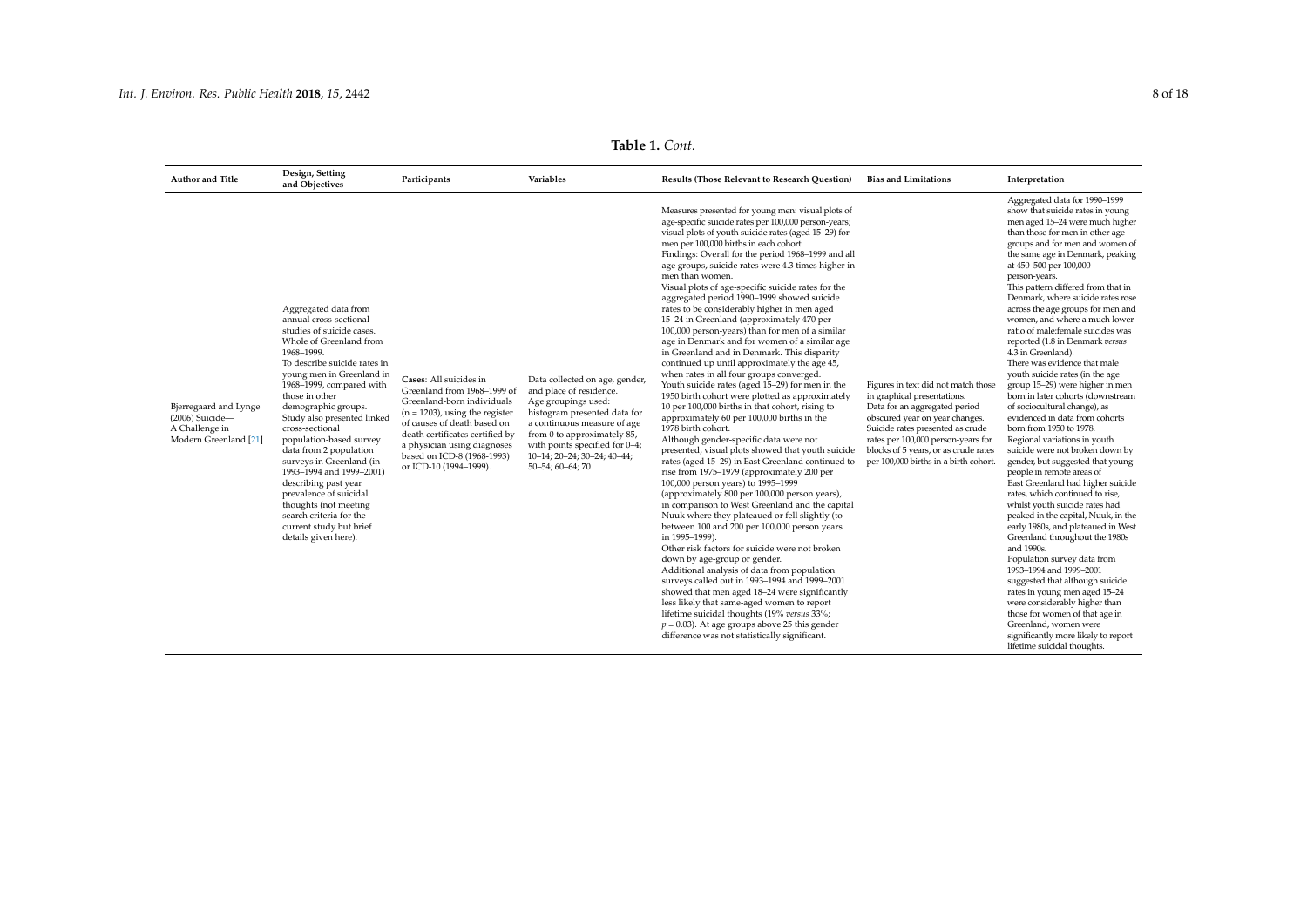<span id="page-8-0"></span>

| <b>Author and Title</b>                                                                                                      | Design, Setting<br>and Objectives                                                                                                                                                                                                                                                                                                                                                                                                                                                                                                                                                                                                                                               | Participants                                                                                                                                                                                                                                                                                                                                                                                                                                                                                                                            | <b>Variables</b>                                                                                                                                                                                                                                                                                                             | <b>Results (Those Relevant to Research Ouestion)</b>                                                                                                                                                                                                                                                                                                                                                                                                                                                                                                                                                                                                                                                                                                                                                                                                                                                                                                                                                                                                                                                                                                                                                                                                                                                                                                                                                                                                                                                                                                                                                                                                                                                                                                                                                                                                                                                                                                                                                                                                                                                                                                                                                                                                          | <b>Bias and Limitations</b>                                                                                                                                                                                                                                                                                                                                                                                                                                                                                                                                                                                                                                                                    | Interpretation                                                                                                                                                                                                                                                                                                                                                                                                  |
|------------------------------------------------------------------------------------------------------------------------------|---------------------------------------------------------------------------------------------------------------------------------------------------------------------------------------------------------------------------------------------------------------------------------------------------------------------------------------------------------------------------------------------------------------------------------------------------------------------------------------------------------------------------------------------------------------------------------------------------------------------------------------------------------------------------------|-----------------------------------------------------------------------------------------------------------------------------------------------------------------------------------------------------------------------------------------------------------------------------------------------------------------------------------------------------------------------------------------------------------------------------------------------------------------------------------------------------------------------------------------|------------------------------------------------------------------------------------------------------------------------------------------------------------------------------------------------------------------------------------------------------------------------------------------------------------------------------|---------------------------------------------------------------------------------------------------------------------------------------------------------------------------------------------------------------------------------------------------------------------------------------------------------------------------------------------------------------------------------------------------------------------------------------------------------------------------------------------------------------------------------------------------------------------------------------------------------------------------------------------------------------------------------------------------------------------------------------------------------------------------------------------------------------------------------------------------------------------------------------------------------------------------------------------------------------------------------------------------------------------------------------------------------------------------------------------------------------------------------------------------------------------------------------------------------------------------------------------------------------------------------------------------------------------------------------------------------------------------------------------------------------------------------------------------------------------------------------------------------------------------------------------------------------------------------------------------------------------------------------------------------------------------------------------------------------------------------------------------------------------------------------------------------------------------------------------------------------------------------------------------------------------------------------------------------------------------------------------------------------------------------------------------------------------------------------------------------------------------------------------------------------------------------------------------------------------------------------------------------------|------------------------------------------------------------------------------------------------------------------------------------------------------------------------------------------------------------------------------------------------------------------------------------------------------------------------------------------------------------------------------------------------------------------------------------------------------------------------------------------------------------------------------------------------------------------------------------------------------------------------------------------------------------------------------------------------|-----------------------------------------------------------------------------------------------------------------------------------------------------------------------------------------------------------------------------------------------------------------------------------------------------------------------------------------------------------------------------------------------------------------|
| Bjerregaard &<br>Larson (2015)<br>Time trend by region of<br>suicides and suicidal<br>thoughts among<br>Greenland Inuit [18] | Aggregated data from<br>annual cross-sectional<br>studies of suicide cases,<br>averaging out rates over<br>periods of between 5 and<br>30 years<br>Study also presented linked<br>cross-sectional<br>population-based survey<br>data from 2 population<br>surveys in Greenland (in<br>1993-1994 and 2005-2010)<br>describing past year<br>prevalence of suicidal<br>thoughts (not meeting search<br>criteria for the current study<br>but brief details given here).<br>Whole of Greenland from<br>1970-2011. To describe time<br>trends in suicide rates (and<br>past year prevalence of<br>suicidal thoughts in<br>1993-1994 and 2005-2010) in<br>Greenland from 1970 to 2011 | Cases: All suicides in<br>Greenlandic residents from<br>1901-2011 ( $n = 1678$ ), based<br>on routine registry data from<br>the Greenland registry of<br>causes of death.<br>General population sample<br>of Greenlandic residents<br>sampled 1993-1994 and<br>2005-2010 using the same<br>instrument, and overlapping<br>geographical sampling<br>frames, to collect data on<br>self-reported past year<br>prevalence of suicidal<br>thoughts, with linkage of<br>individuals in cross-sectional<br>surveys to<br>subsequent suicides. | Data collected on age, gender,<br>and region of residence for all<br>suicide cases from 1901-2011.<br>Survey data collected on age,<br>gender, and past year<br>prevalence of suicidal thoughts<br>in two cross-sectional samples.<br>Age groupings used: 10-14;<br>15-19; 20-24; 25-29; 30-34;<br>$35-44$ ; $45-54$ ; $>55$ | Measures presented for young men:<br>suicide rates per 100,000 person-years by<br>age-group (tabulated and visual plots)<br>Findings:<br>Suicide rates for men aged 20-24 were the highest<br>of all male age groups for the period 2000-2011<br>(at 426 per 100,000 person-years over this whole<br>12 year period), compared with 297 per 100,000<br>person years for men aged 15-19 and 251 for men<br>aged 25-29. Suicide rates for men aged 55 and<br>above were the lowest of all male age groups<br>(at 74 per 100,000 person years).<br>Visual plots of suicide rates for men and women<br>by age group for the period 1970 to 2011 also<br>show that rates were highest for men aged 20-24<br>(at approximately 400 per 100,000 person years).<br>NB: We clarified with the first author that the<br>suicide data presented in his table II are from the<br>registry of causes of death and cover 2000-2011<br>only, to be comparable to the survey data on<br>suicidal thoughts. He confirmed that the suicide<br>data presented in Figure 1 are also derived from<br>the registry of causes of death but cover the whole<br>time range of the registry, which at that time was<br>1970-2011. There is hence some overlap between<br>the data from these two sources, and the age<br>pattern was similar in the shorter period and over<br>the whole period. Age patterning of high risk<br>groups for past-year suicidal thoughts mirrored<br>that for suicide rates in men, with the highest rate<br>in men aged 20-24 at 136 per 1000 participants.<br>The proportion of women with past-year suicidal<br>thoughts was greatest for women aged 15-19<br>(188 per 1000 participants) and fell with<br>increasing age. Age- and gender-specific suicide<br>rates were not presented by region of residence,<br>but the text indicated that male and female<br>patterns were similar to the overall pattern.<br>This pattern, since the 1980s, has been for suicide<br>rates for men, women, and overall to have been<br>significantly higher in East and North Greenland<br>than in West Greenland or the capital, Nuuk.<br>Association between past year suicidal ideation<br>and subsequent suicide was not presented by<br>gender or age group. | Data for an aggregated period<br>obscured year on year changes.<br>Suicide rates presented as crude<br>rates per 100,000 person-years for<br>blocks of between 5 and 30 years.<br>Source and quality of data from<br>1970-2011 not qualified.<br>Due to small absolute numbers<br>of completed suicides, there was<br>insufficient statistical power to<br>stratify analyses on several levels<br>simultaneously e.g., sex<br>and region.<br>Unclear whether survey<br>instrument validated.<br>[Respondents in the two surveys,<br>and within the same sampling<br>period, could have been sampled<br>twice. No discussion of response<br>rate, recall bias, or social<br>desirability bias.] | Suicide rates for men aged<br>20-24 were the highest of all age<br>groups for both genders over the<br>41 year period 1970 to 2011<br>(at approximately 400 per<br>100,000 person years), and when<br>considered over the shorter<br>12 year period of 2000-2011<br>(at 426 per 100,000 person-years).<br>Age groups at highest risk of<br>suicide match those at highest<br>risk of suicidal thoughts for men. |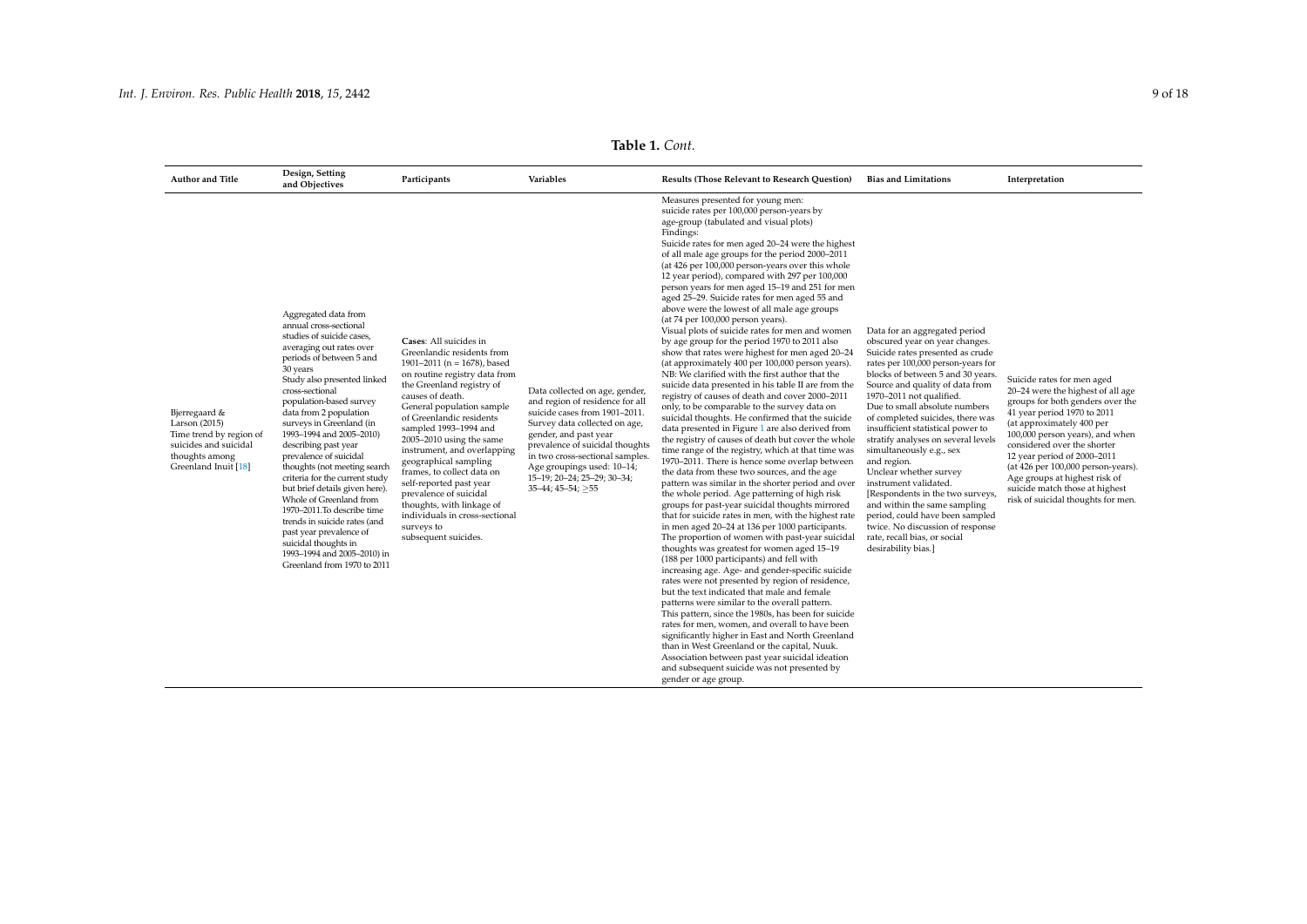#### *3.2. Study Quality*

The quality of included studies was partly a function of the quality of routine data available, which improved over the years studied. The measures presented also became more meaningful over time; from absolute numbers to rates per 100,000 inhabitants/person-years. Both of these improvements are demonstrated in the chronological presentation of papers in Table [1.](#page-8-0) For example an early study presented absolute numbers of suicides by age group and gender for 1972 and 1973, but no suicide rates specific to men (or indeed men in specific age groups) [\[19\]](#page-16-4). In later studies crude suicide rates were represented as per 100,000 inhabitants [\[12](#page-15-11)[,22](#page-16-7)[,23\]](#page-16-15) or per 100,000 person-years [\[18,](#page-16-3)[20,](#page-16-5)[21\]](#page-16-6). None of the studies used join-point regression models to calculate annual percentage change statistics. Many studies compared suicide rates in different age or gender groups (or between cases and controls) without providing test statistics. Studies investigating risk factors for suicide aggregated genders or age groups, probably for reasons of power, or lacked test statistics.

#### *3.3. Risk of Bias across Studies*

The dramatic rise in suicide rates in the early 1970s, increasing from zero in young men aged 15–24 in West Greenland in 1970 to 249 per 100,000 in 1976 [\[20\]](#page-16-5), may have reflected early under-reporting or misclassification bias. In 1970 all reported suicide cases in West Greenland were for men in the age group 35–59 years of age, but by 1976 suicides were recorded across all age groups above 15 [\[20\]](#page-16-5). At the population level, official Greenlandic figures for 1967–1971 indicated an average of 6.4 suicides per year (16.7 per 100,000 Greenlandic-born inhabitants), which had risen to 21.6 per year (53.9 per 100,000) for 1972–1976 [\[23\]](#page-16-15). Due to the high relative number of accidents and unidentified causes of death in Greenland, it is possible that a substantial number of suicides are misclassified as accidents [\[24\]](#page-16-16). Cultural reasons may underlie the differential recording by age group of suicide *versus* accidental death on the cause of death register, and temporal variations in such practices. The only evidence of selective reporting within studies was for the specific risk factors investigated, which may have reflected inductive bias.

#### *3.4. Results of Individual Studies*

#### 3.4.1. Aggregated Data for Specific Periods

Over the aggregated period 1970–2011, the highest suicide rates were in men aged 20–24 (at around 410 per 100,000 person-years), with a clear excess of male suicides [\[18\]](#page-16-3). Suicide rates for men for the 41 year period 1970–2011 fell with advancing age group, to their lowest level in men aged 65–69 (at around 50 per 100,000 person-years), then increased slightly for men over 70 [\[18\]](#page-16-3). These figures are consistent with aggregated suicide data for a shorter 11 year period (1974–1984), showing that suicide rates in young men aged 20–24 were the highest of all age and gender groups in Greenland (at 387 per 100,000 inhabitants per year) compared with 151 per 100,000 for men aged 15–19, 162 per 100,000 for men aged 25–39, and 73 per 100,000 in men over 40 [\[12\]](#page-15-11). The gender gap in suicide rates over this period (1974–1984) was greatest in the age group 20–24 (387 for men *versus* 94 for women per 100,000 inhabitants) [\[12\]](#page-15-11).

Similarly, aggregated suicide data for the shorter 10 year period 1977–1986 show a consistent pattern of highest suicide rates in Greenlandic men aged approximately 20–23, greatly exceeding those for women of the same age [\[23\]](#page-16-15). Visual plots presented for average suicide rates per 100,000 population per year showed that suicide risk increased sharply from the ages of approximately 15–17, peaking at almost 600 per 100,000 per year at approximately age 20–23, falling thereafter but with further peaks aged around 35 (approximately 300 per 100,000) and around 55 (approximately 250 per 100,000). A great disparity between male and female suicide rates was apparent from the age of approximately 17–27 [\[23\]](#page-16-15).

By the 1990s, aggregated data for the narrower time periods 1990–1999 [\[21\]](#page-16-6) and 1990–1995 [\[24\]](#page-16-16) reveal men aged 15–24 to have been the highest risk group. A study presenting visual plots of age-specific suicide rates for the aggregated period 1990–1999 showed suicide rates to be highest in men aged 20–24 in Greenland (approximately 470 per 100,000 person years), closely followed by men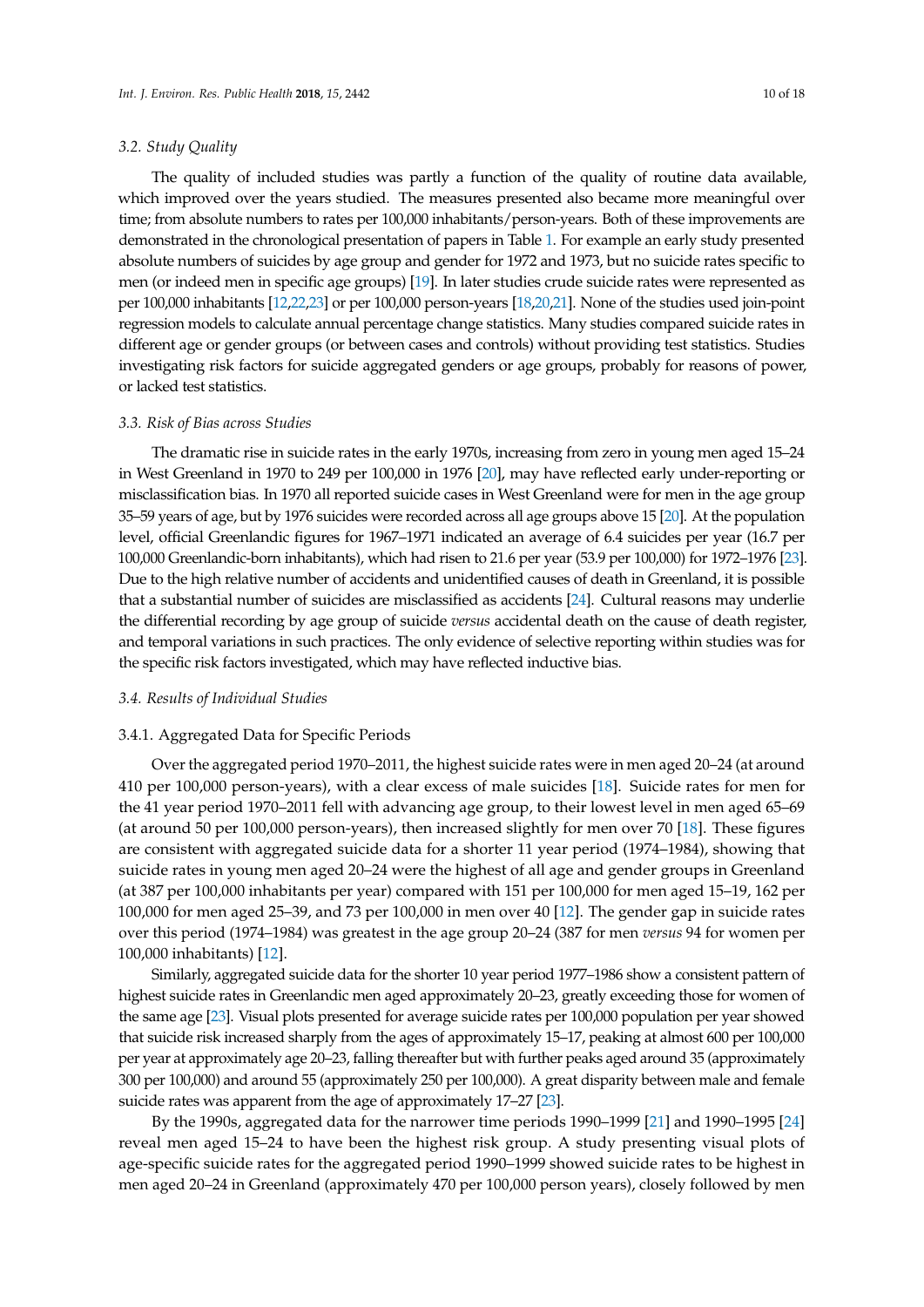aged 15–20 (approximately 430 per 100,000 person years); both considerably higher than those for men or women in other age groups in Greenland, or for men and women of any age in Denmark. This disparity continued up until approximately the age of 45, when rates in men and women in Greenland and Denmark started to converge at around 50 per 100,000 person-years [\[21\]](#page-16-6).The pattern of suicide risk in Danish men and women over the same period was very different; rising slowly across the age groups but remaining below approximately 70 per 100,000 person-years [\[21\]](#page-16-6). In Denmark there was also a much lower ratio of male:female suicides of 1.8 compared to 4.3 for Greenland [\[21\]](#page-16-6).

Aggregated data for the shortest span of 1990–1995 show that for this period men aged 15–19 had overtaken men aged 20–24 as the group at highest risk, these being the two highest ranking age groups for suicide rates in all age-groups in either gender [\[24\]](#page-16-16). Rates for men aged 15–19 during 1990–1995 were approximately 480 per 100,000, declining with age at approximately 440 per 100,999 for men aged 20–24, and 300 per 100,000 for men aged 25–29, and declining thereon. This compared with age-standardised population rates of nearly 110 per 100,000 population over that period. Higher rates for men than women applied in all age groups [\[24\]](#page-16-16).

#### 3.4.2. Temporal Trends

Only one study described temporal changes in suicide rates for young men, reporting rates for seven specific years over 1970–1995, but solely for West Greenland and using relatively wide age bands [\[20\]](#page-16-5). This recorded a zero suicide rate for young men aged 15–24 in 1970, and all reported suicide cases in men that year were within the age group 35–59 years [\[20\]](#page-16-5). By 1976 suicide rates in men aged 15–24 had risen dramatically to 249 per 100,000, becoming the group at highest risk, ranking above those for men aged 25–34 at 123 per 100,000 [\[20\]](#page-16-5). They remained the highest risk group at all remaining data points (1982, 1987, 1990, 1993, 1995), having peaked at 577 per 100,000 in 1990, and fallen to 238 per 100,000 in 1995 [\[20\]](#page-16-5). Throughout this period, men aged 25–34 also had high suicide rates, reaching a maximum of 297 per 100,000 in 1990 (compared with 577 per 100,000 for men aged 15–24). However, by 1995 the disparity between high suicide rates in men aged 15–24 and those aged 25–34 was less marked, at 238 *versus* 219 per 100,000 [\[20\]](#page-16-5).

#### 3.4.3. Period Effects

Gender-specific suicide data on cohorts born from 1948–1978 provide evidence that suicide rates in the age group 15–29 rose in successive cohorts born from 1952, matching the onset of major sociocultural change. For example suicide rates in men aged 15–29 born in 1952 were approximately 4 per 100,000 births in that cohort, rising to approximately 60 per 100,000 births in the 1978 birth cohort [\[21\]](#page-16-6). Whilst this is suggestive of a period effect, we lack comparative data describing other age groups in those cohorts [\[25\]](#page-16-17).

#### 3.4.4. Regional Variation

One study presented regional variations in youth suicide from 1970–1999, which were not broken down by gender [\[21\]](#page-16-6). However, this suggested that young people in remote areas of East Greenland had generally higher suicide rates, rising from approximately 200 per 100,000 person-years in 1970–1974, to approximately 800 per 100,000 person-years in 1995–1999. Meanwhile, youth suicide rates peaked in the capital, Nuuk, in 1980–1984 at above 300 per 100,000 person-years, and fell to between 100 and 200 per 100,000 person-years in 1995–1999. Suicide rates for young people in West Greenland were lowest among regions but rose throughout the 1970s and 1980s, overtaking those in Nuuk in 1985–1989 where they plateaued at approximately 200 per 100,000 person-years throughout the 1980s and 1990s. As the majority of these youth suicides will have been in men, only tentative conclusions can be drawn about these patterns of high suicide rates in rural areas applying to males aged 15–29 [\[21\]](#page-16-6).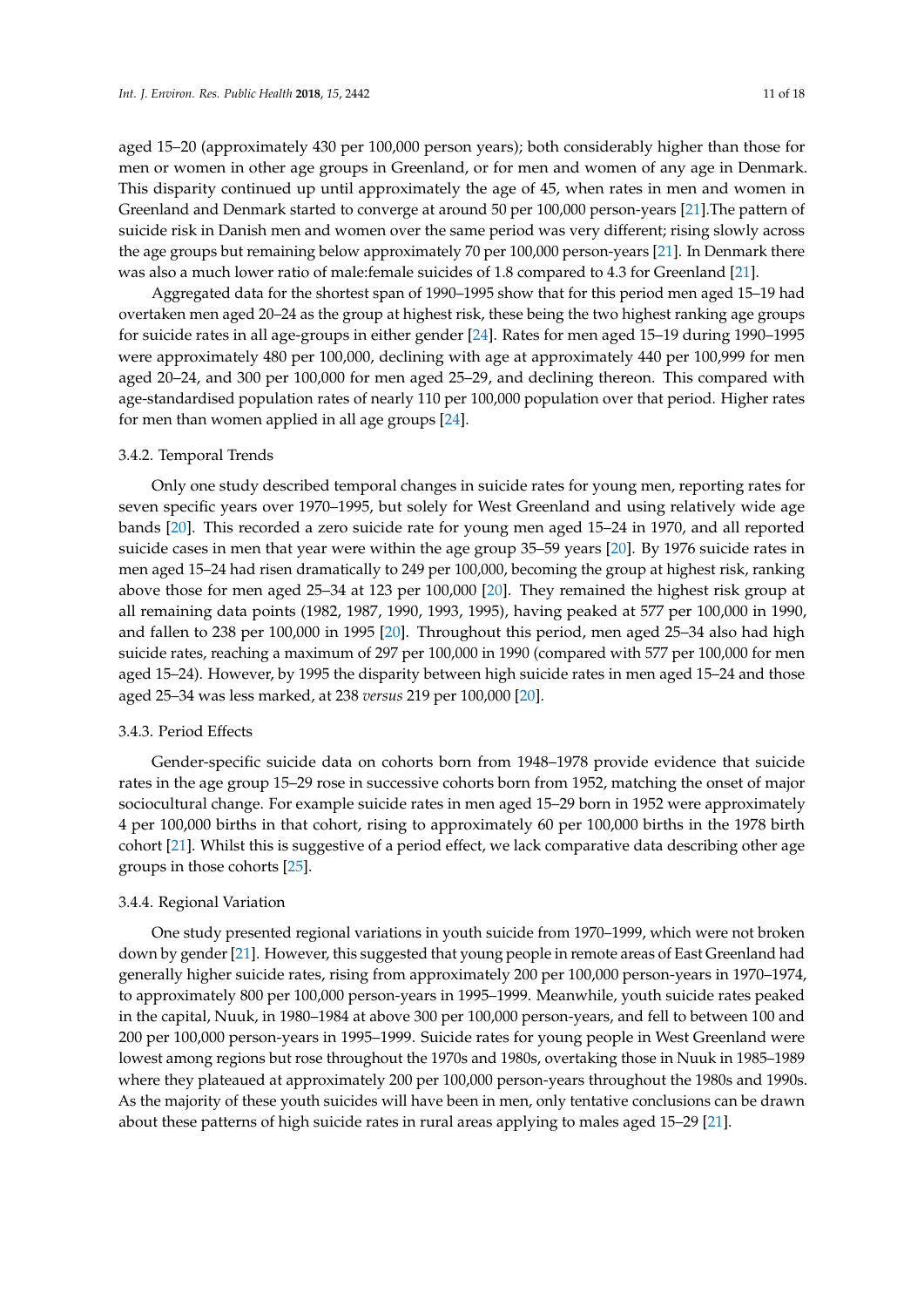#### 3.4.5. Risk Factors

We were unable to identify specific risk factors for suicide in young men in Greenland because analyses of suicide risk factors aggregated all age groups or both genders, or lacked formal statistical tests. One study investigating seasonality found a significant midsummer peak for men of all ages, but this was not specific to young people [\[20\]](#page-16-5). One study, described briefly here, provided limited findings on occupational groups and triggering factors [\[22\]](#page-16-7). This reported absolute numbers and proportions of suicides in young men by occupation and triggering factors, for the aggregated period 1982–1986 [\[22\]](#page-16-7), but did not use rates or statistical tests (perhaps due to relatively low numbers). Only tentative inferences can be made from their finding that 78% of suicides among youth aged 15–30 were in men, and that these men primarily worked in traditional hunting/fishing jobs, unskilled jobs, or were unemployed [\[22\]](#page-16-7). Using witness statements from police reports, this study also found that rejection by friends or parents "and other shameful situations" were implicated in 20% of male suicide cases in the age group 15–30 but comparisons with other groups were not presented [\[22\]](#page-16-7). One other study found that for all male suicides, 16% of death certificates mentioned alcohol dependence/intoxication, but lacked data on age groups [\[20\]](#page-16-5), so again little can be inferred about young men.

#### 3.4.6. Suicide Methods

As data on suicide methods in the identified studies did not disaggregate data by age-group and gender we could not identify the methods used by young men in Greenland, or temporal trends in these methods. From 1968–1995, 93% of suicides in the whole population were violent, predominantly shooting or hanging, and this was more common in men than women (96% *versus* 81%; no test statistic provided) [\[20\]](#page-16-5).

#### **4. Discussion**

#### *4.1. Main Findings*

Overall our findings support a pattern of consistently higher suicide rates in young Greenlandic men over the period 1976–2011, both when compared with men in other age groups, same-age Greenlandic women, and with men and women of all age groups in Denmark [\[21\]](#page-16-6). Aggregated data for periods over 1970–2011 suggests that men aged 20–24 were the highest risk group for suicide in Greenland, followed by men aged 15–19. Evidence from the narrowest period of reporting in 1990–1995 suggests that men aged 15–19 replaced men aged 20–24 as the group at highest risk around this point, at approximately 480 per 100,000 population [\[24\]](#page-16-16). This was also the point at which population rates stabilised, at approximately 110 per 100,000 population until the end of 1995 [\[24\]](#page-16-16). However, as the only study reporting rates for single years collapsed both age ranges [\[20\]](#page-16-5) we cannot pinpoint if and when men aged 15–19 overtook men aged 20–24 as the highest ranking age group for suicide.

At the Greenlandic population level, age-standardised population suicide rates over the period 1972–1995 increased markedly from approximately 44 per 100,000 population in 1975 to approximately 110 per 100,000 in 1984–1989, stabilising at 110 per 100,000 from 1990–1995 [\[24\]](#page-16-16). This dramatic rise coincides with a time of high suicide rates in Greenlandic men aged 15–24, [\[12](#page-15-11)[,18](#page-16-3)[,20](#page-16-5)[,21](#page-16-6)[,23](#page-16-15)[,24\]](#page-16-16) suggesting that this age group accounted for the population-level transition. This apparent shift in suicide rates in Greenland from elderly to younger men matched the transition that occurred from 1950–1999 in some high-income countries [\[1\]](#page-15-0), as suicide rates rose in middle-aged men (aged 35–45) and in young men (aged 15–25), largely supplanting older men as the group at highest risk of suicide [\[26\]](#page-16-18). The studies we identified, however, did not present a fine-grained picture of whether and how this age transition occurred. Variation in the years and age ranges reported also hamper direct comparisons of suicide rates across age groups in Greenland to those in other countries.

Geocultural factors are likely to be relevant in explaining suicide epidemiology in Greenland. Primarily covered by an ice sheet, it is sparsely populated by approximately 57,000 people, mainly Inuit people who started to migrate there from Canada in 2500 BC [\[4\]](#page-15-3). Its high latitude, ranging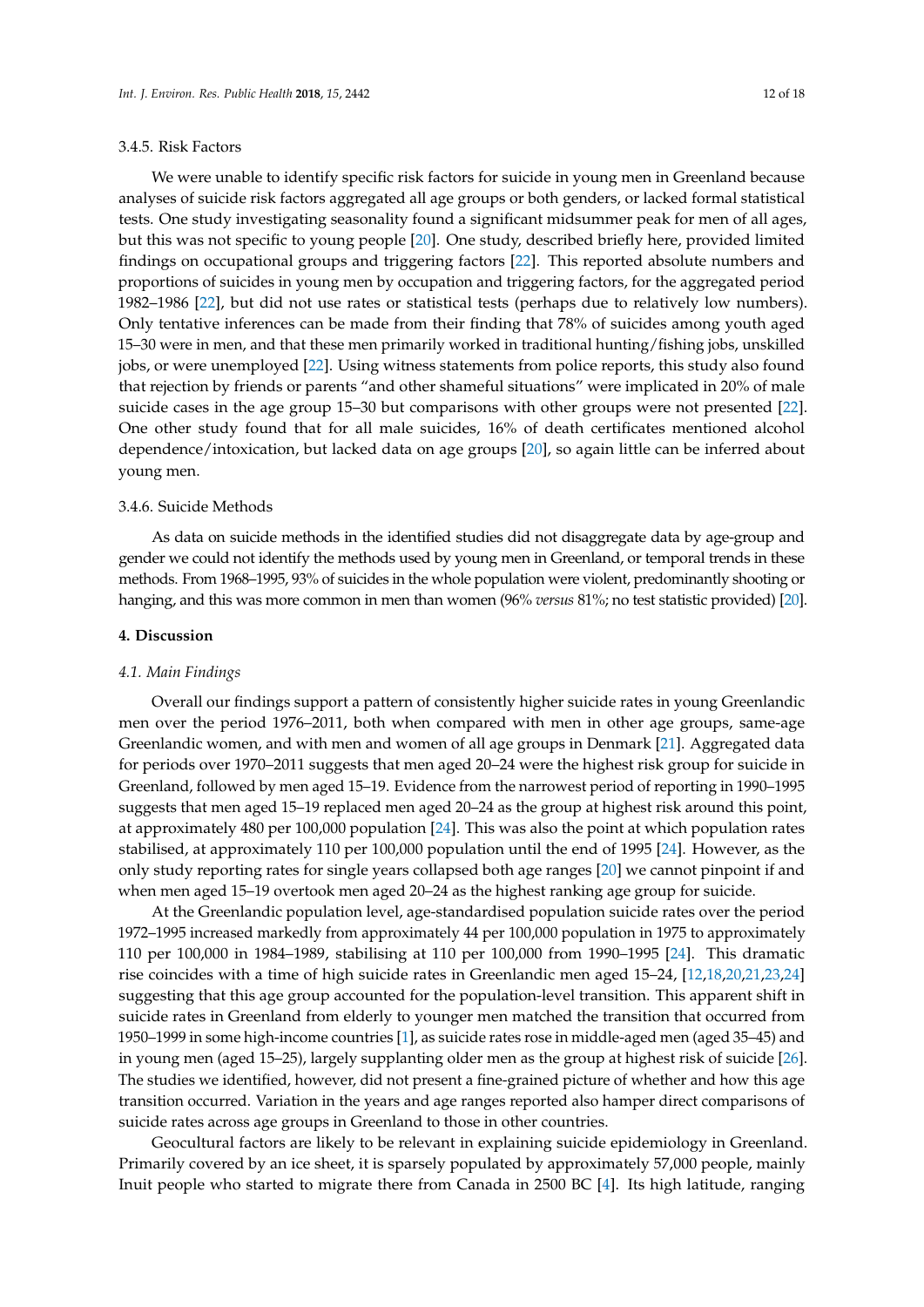from 59◦ N to 84◦ N, accounts for extreme seasonal variations in daylight and darkness hours. The country has arctic climatic conditions; seasonal temperatures vary with latitude and distance from the coast, but average yearly temperatures remain below 10  $°C$  [\[27\]](#page-16-19). Its remoteness kept it culturally insulated from its neighbours until the 18th century, but in 1953 its colonial status ended and it became an integrated constituency, governed by the Danish state and giving Greenlanders Danish citizenship [\[28\]](#page-16-20). This marked the start of a period of rapid sociocultural and socioeconomic changes under the modernising influence of Denmark. These included a change from subsistence hunting and fishing to a wage-earning economy, the migration of non-Inuit people to Greenland, and increased urbanisation, influencing changes in infrastructure and housing [\[29\]](#page-16-21). Genetic studies find that over 80% of Greenlanders have some European ancestry due to recent migration (approximating to 25% of their genome), inherited primarily from male Europeans [\[4\]](#page-15-3). In 1979, Greenlanders voted for Home Rule, which gave them the right to elect their own parliament, reducing the influence of Denmark. Greenland gained further autonomy in 2008, when a vote for self-governance was passed by a 75% majority and

Home Rule was replaced. Greenlanders are now recognised as separate people under international law, and the native Inuit language of west Greenland has official status in place of Danish. The country has autonomous control over areas such as education, health and environment, whilst Denmark still governs justice affairs, national security, civil rights and financial sectors [\[28\]](#page-16-20).

These geopolitical factors set important context. The dramatic increase in suicide rates in young men in Greenland in the 1970s coincided with a period of rapid modernisation and social change. However, we were unable to identify specific risk factors for suicide in young men as no studies reported these. We can only therefore hypothesise that specific aspects of modernisation increase risk. Superficially, evidence for regional variation in male suicide rates appears to undermine arguments for the effects of modernisation, given that rates are much higher for men of all ages in rural areas of East and North Greenland than in West Greenland, or the capital, Nuuk [\[18\]](#page-16-3) and for young men in rural East Greenland from 1968–1999 [\[21\]](#page-16-6). However, the explanation may lie in disparities in socioeconomic status between men in urban and remote areas. The problem is that the individual-level suicide risk factors identified for young men in other countries (psychiatric disorder, substance misuse, occupational group, ethnicity, rural residence, lower socioeconomic status, single marital status) have not been specifically tested in young men in Greenland, nor have the population-level risk factors (unemployment, social deprivation, media influences) identified in high-income countries [\[1\]](#page-15-0). Other explanations for marked rises among young men at the start of this period include improved reporting during the 1970s, misclassification bias, and the effects of rapid social change.

# *4.2. Findings in the Context of Other Studies*

Whilst studies we identified covered the period 1970–2011, insights into suicide patterns in Greenland during earlier periods are provided by studies meeting our exclusion criteria. The Danish physician, Dr. Alfred Bertelsen, recorded 14 suicide cases from 1891–1930 [\[11\]](#page-15-10). His findings, published in Danish but reported elsewhere [\[12\]](#page-15-11), were that eight cases were men, six were women, half the men were under 35 years of age, while all the women were over 35. In cases where he was able to conduct psychological autopsies he ascertained that all had been diagnosed with mental disorders [\[11\]](#page-15-10). His estimates of average annual suicide rates were 4 per 100,000 for the period 1891–1903 and 3 per 100,000 for the period 1901–1930, noting that the high comparative rate for accidental deaths suggested misclassification of suicides [\[12\]](#page-15-11). A 1955 anthropological study concluded that, at that time, suicide deaths largely occurred in elderly people who were no longer economically active, did not wish to burden their families, and attempted suicide only after consultation with family members [\[30\]](#page-16-22). Our findings for the period following this, coinciding with a period of rapid sociocultural and socioeconomic change, suggest a marked shift in risk towards much younger age groups.

Studies specifically describing suicide epidemiology in young men are lacking worldwide, and wide variation in the format of mortality statistics creates problems in comparing temporal patterns by age and gender group [\[1\]](#page-15-0). However, there is evidence that indigenous group status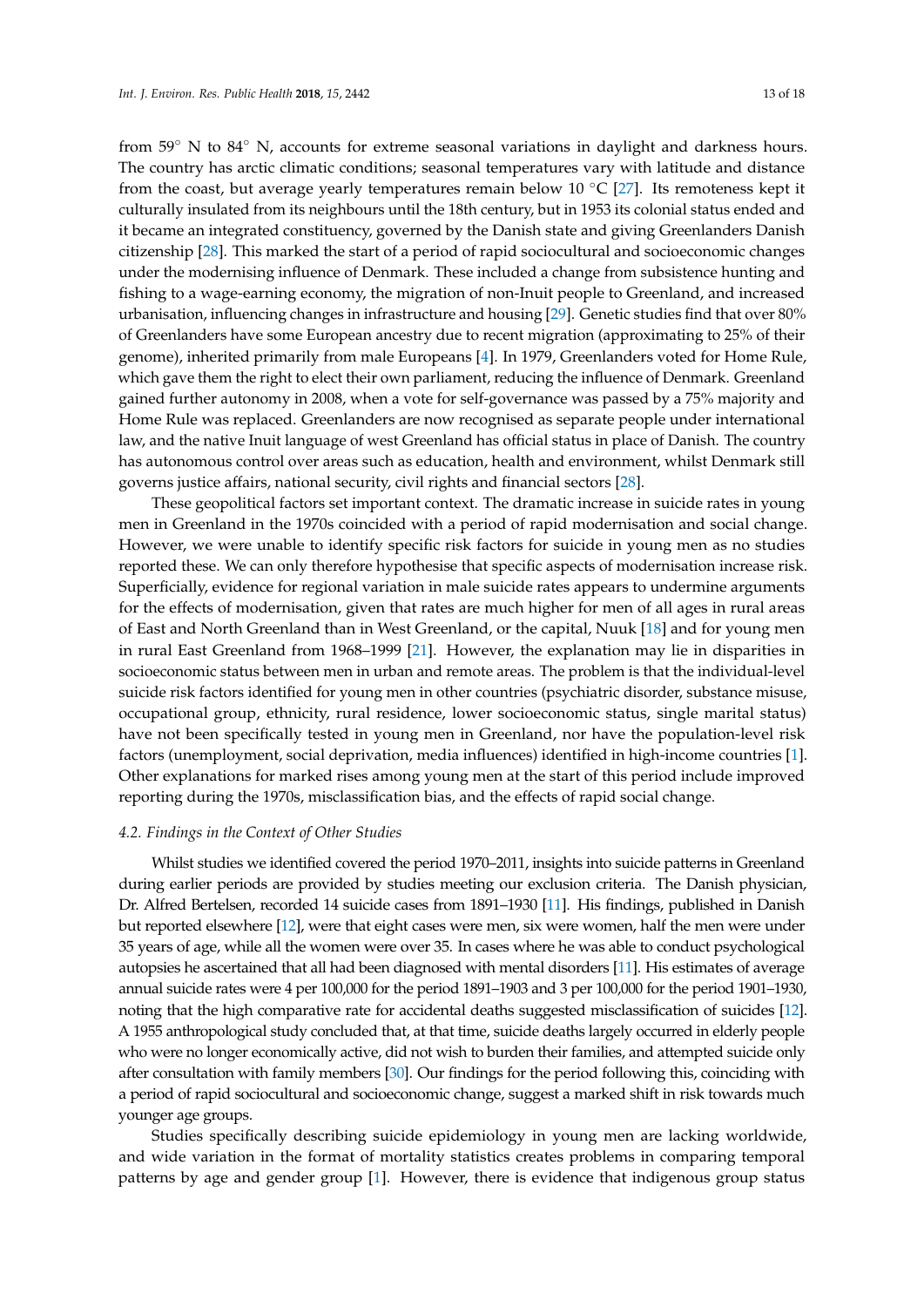predicts high suicide rates in young men in regions neighbouring Greenland; specifically indigenous Sami in Arctic Norway [\[31\]](#page-16-23), Native American men aged 15–24 in the US [\[32\]](#page-16-24), and Inuit men aged 15–24 in Canada [\[33\]](#page-16-25). A study of men aged 15–34 years in small Alaskan communities from 1980–2007 found that community-level characteristics such as remoteness, fewer non-Natives, and cultural divides had higher suicide risks, whilst those with higher incomes, more married couples, and traditional elders had lower risks [\[34\]](#page-16-26). This is consistent with evidence that rural or remote residence is associated with risk of suicide in young men in Denmark, with explanations relating to the migration of healthy workers to cities, and the increasing socioeconomic disparity between men in rural and urban areas [\[35\]](#page-16-27). Analysis of data from Danish longitudinal psychiatric registers shows that Greenlandic men aged 15–24 have significantly higher first psychiatric admission rates than Danish men of the same age [\[36\]](#page-16-28). Psychiatric disorder is therefore implicated as one explanation for high suicide rates in young men in Greenland compared with their Danish counterparts.

#### *4.3. Strengths and Limitations*

#### 4.3.1. Strengths

We used a clear research question, and a comprehensive search strategy, with methods to identify unindexed papers. We registered our study protocol with PROSPERO, followed STROBE and PRISMA guidelines when conducting our review, and independently screened and critiqued papers.

#### 4.3.2. Limitations at Study Level

These have largely been covered under study quality. A major limitation for many studies was that of statistical power, which may explain why included studies provided very limited data on risk factors by gender and age-group, and why many studies aggregated successive years of data. Presenting average age and gender-specific suicide rates for periods of up to 41 years obscured any year-on-year changes and made it hard to identify short-term variations during a period of rapid social change [\[18\]](#page-16-3). Even where gender- and age-specific suicide rates were presented for specific years over the period 1970–1995, these lacked statistical tests for time trends, and only related to West Greenland [\[20\]](#page-16-5) so were unlikely to be generalisable to the rest of Greenland [\[21\]](#page-16-6). Without join-point regression models to calculate annual percentage change statistics we lacked an understanding of the magnitude and direction of short-term and long-term trends in age-specific suicide rates.

Misclassification bias was another general potential problem. All studies derived suicide cases from population death registers, or from the death certificates and police reports on which those registers were based. Only one was questionable in terms of whether it used comprehensive methods of identifying all cases [\[19\]](#page-16-4). In one included study, 94% of deaths from 1968–1999 (as recorded in death certificates) had been certified by a physician and issued with an underlying International Classification of Diseases (ICD) code for cause of death [\[21\]](#page-16-6). This highlighted that where no diagnosis is made or where classified as other injuries, it is possible that there was under-recording of suicide, which may have been differential by age group for cultural reasons. Given high rates of accidental death in young men, and wide international variation in the quality of suicide data, the great potential for underestimating, through misclassification, suicide deaths in young men has been acknowledged [\[1\]](#page-15-0). It is possible that high rates of suicide in young men in included studies might be under-estimates. Conversely, it is possible that biases might lead to the deaths of young men being more likely to be classified as suicide than deaths in other demographic groups. Validation studies, however, suggest that registration within official Greenlandic statistics is generally reliable [\[37\]](#page-16-29).

#### 4.3.3. Limitations at Review Level

Due to our eligibility criteria we may have overlooked studies published in Danish or Greenlandic, and our search for unpublished studies may have been incomplete, thereby reflecting publication bias. By confining our study to studies reporting suicide rates we lacked the context of age and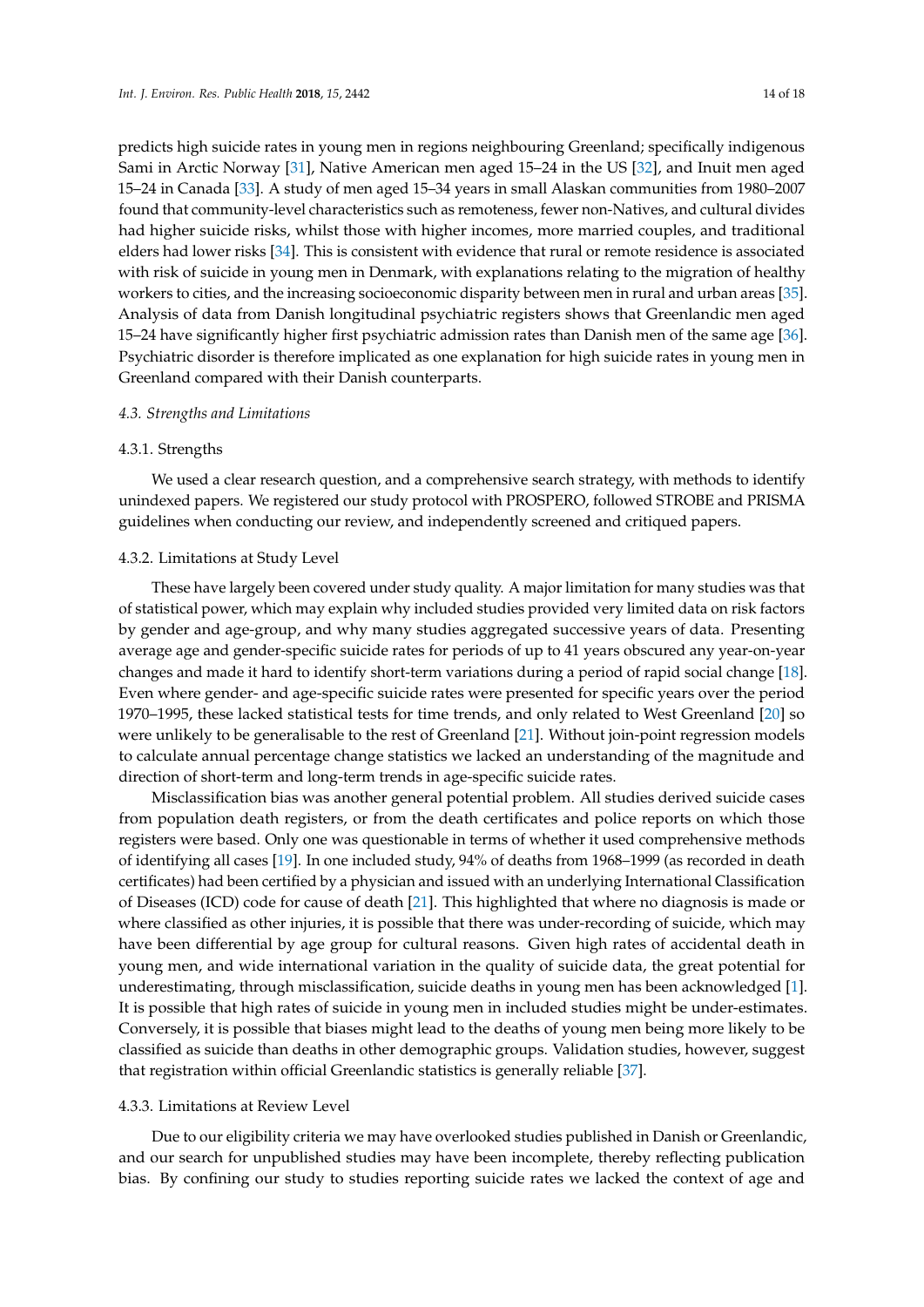gender patterns in suicidal ideation and suicide attempts over a similar period, particularly where they provided gender [\[38\]](#page-16-30) or cross-national [\[39\]](#page-16-31) comparisons.

#### *4.4. Policy Implications*

Although the studies we identified suggest that from the mid-1970s to 2011 young men were the demographic group of most concern in Greenland, and that their high rates may have stabilised in 1995 [\[24\]](#page-16-16), data on suicide rates subsequent to 2011 are lacking. Apart from suicide data published by Statistics Greenland reporting 24 suicides among men aged 15–24 in 2012–2013 [\[5\]](#page-15-4) we lack clear risk estimates enabling temporal trends to be charted. To ensure that current Greenlandic suicide prevention efforts target the groups at highest risk, there is a clear need for updated mortality indicators to be made available so that up-to-date surveillance is directly linked to suicide prevention activity.

Young people were a major focus of Greenland's 2004 plans for suicide prevention [\[9\]](#page-15-8), which proposed interventions to improve resilience throughout the education system, and national helplines and radio programmes to overcome barriers such as access to psychological support in remote areas [\[21,](#page-16-6)[40\]](#page-16-32). They also proposed strengthening the research base [\[21\]](#page-16-6), a need reinforced by the findings of this review. The multi-level approaches suggested have been shown to have synergistic benefits [\[41\]](#page-17-0), but Greenlandic suicide prevention interventions have never been evaluated [\[42\]](#page-17-1). Future versions should consider including means restriction, generally understood to be the most effective suicide prevention intervention [\[43\]](#page-17-2). The high proportion of violent suicides in Greenland [\[20\]](#page-16-5), and the historical predominance of hunting/fishing jobs in men who die by suicide [\[22\]](#page-16-7), suggest a role for gun control interventions such as limiting access to firearms outside working hours. Other issues to address include the impact of labour market changes [\[10\]](#page-15-9), given qualitative accounts of hopelessness among young men about their opportunities [\[44\]](#page-17-3). Evidence from other Arctic Indigenous communities suggests that reform of alcohol policies may not reduce suicides as much as hoped [\[34\]](#page-16-26). International collaborations such as the RISING SUN project are likely to be important to Greenland in terms of research infrastructure, and intervention implementation. Implementation of the Canadian Inuit Suicide Prevention Strategy will also be of interest to Greenland, where any successes in Inuit-specific approaches might be emulated [\[2\]](#page-15-1).

#### *4.5. Future Research*

Beyond identifying very high suicide rates in young men in Greenland, the studies we identified in our review covered only a very narrow period, providing little detail on how and when age group transitions occurred, or specific suicide risk factors. There is a clear need for studies describing fine-grained temporal changes by age and gender, using appropriate statistical tests, and charting patterns beyond 2011. There is also a need for studies investigating specific risk factors for suicide in young men in Greenland, as those for all age groups and genders are of limited utility in understanding young men. This relies on improved recording of the clinical and socio-demographic characteristics of all suicide cases, with testing for age and gender variation. However, the problem of a lack of power will continue to be an issue in answering specific research questions at the country level. This has been an issue in studies investigating whether there is a differential effect of seasonality in young people in Greenland, where even combining genders was not felt to have overcome the issue of power [\[20,](#page-16-5)[45\]](#page-17-4). Seasonality is of interest because of the potential impact of ambient light on sleep patterns, as well as associations with social behavior and working patterns.

Population registers present a valuable opportunity to conduct population-based analysis including routine clinical data, and to describe how risk factors for suicide are distributed demographically. One such study found that young Greenlandic men are more likely than the general Greenlandic population to be diagnosed with a psychiatric disorder [\[36\]](#page-16-28). Using suicide data available for the years following 2011, and the potential for linkage with Danish health registers, there is scope to investigate the contribution of psychiatric disorder to suicide risk in different age groups. Primary data collection will be needed to investigate whether seasonal affective disorder, acculturative stress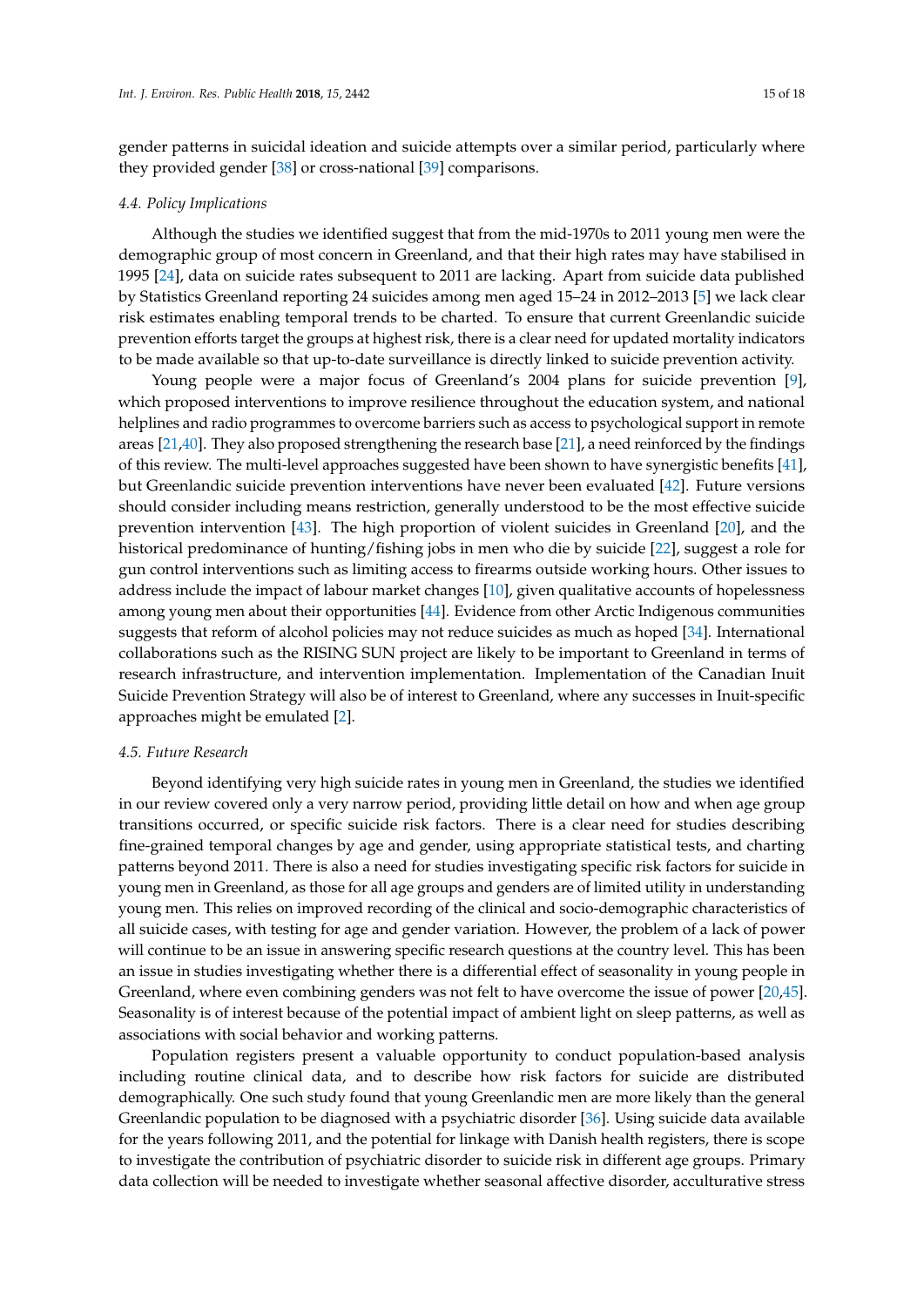through rapid modernisation, or imitative suicide [\[46\]](#page-17-5) are contributory factors, as these have not yet been investigated in young men in Greenland. The association between ambient light and suicide rates, the effects of colonial relationships [\[47\]](#page-17-6) and of climate change, and the influence of the media reporting of suicide on young people in Greenland are also important areas for investigation.

# **5. Conclusions**

Our systematic review identified evidence to support a dramatic rise in suicide mortality among Greenlandic men aged 15–24 from the mid-1970s, who then represented the highest risk group from 1976–2011 compared with men and women of all age groups in Denmark and Greenland. However, as no articles investigated risk factors for suicide in young men we lack clear explanations for these disparities. Our findings identify a gap in the evidence describing how and when age group transitions occurred in Greenland, and whether this was related to the rapid social change in Greenland at that time. Our findings also identified the need for studies identifying specific suicide risk factors in young men to inform future suicide prevention strategies.

**Author Contributions:** Conceptualization, H.S. and A.P.; methodology, H.S. and A.P.; database search, H.S.; study screening & critical appraisal, H.S., R.F., and A.P.; writing—original draft preparation, H.S. and A.P.; writing—review and editing, H.S., R.F., and A.P.

**Funding:** This research received no external funding. Pitman is part-supported by the UCLH NIHR Biomedical Research Centre (BRC).

**Conflicts of Interest:** The authors declare no conflict of interest.

# **References**

- <span id="page-15-0"></span>1. Pitman, A.; Krysinska, K.; Osborn, D.; King, M. Suicide in young men. *Lancet* **2012**, *379*, 2383–2392. [\[CrossRef\]](http://dx.doi.org/10.1016/S0140-6736(12)60731-4)
- <span id="page-15-1"></span>2. Collins, P.Y.; Delgado, R.A.; Pringle, B.A.; Roca, C.; Phillips, A. Suicide prevention in Arctic indigenous communities. *Lancet Psychiatry* **2017**, *4*, 92–94. [\[CrossRef\]](http://dx.doi.org/10.1016/S2215-0366(16)30349-2)
- <span id="page-15-14"></span><span id="page-15-2"></span>3. Young, T.K.; Revich, B.; Soininen, L. Suicide in circumpolar regions: An introduction and overview. *Int. J. Circumpolar Health* **2015**, *74*, 27349. [\[CrossRef\]](http://dx.doi.org/10.3402/ijch.v74.27349) [\[PubMed\]](http://www.ncbi.nlm.nih.gov/pubmed/25742881)
- <span id="page-15-3"></span>4. Moltke, I.; Fumagalli, M.; Korneliussen, T.S.; Crawford, J.E.; Bjerregaard, P.; Jørgensen, M.E.; Grarup, N.; Gulløv, H.C.; Linneberg, A.; Pedersen, O.; et al. Uncovering the genetic history of the present-day Greenlandic population. *Am. J. Hum. Genet.* **2015**, *96*, 54–69. [\[CrossRef\]](http://dx.doi.org/10.1016/j.ajhg.2014.11.012) [\[PubMed\]](http://www.ncbi.nlm.nih.gov/pubmed/25557782)
- <span id="page-15-4"></span>5. StatbankGreenland. National Board of Health Mortality Statistics 1990–2013. Available online: <http://bank.stat.gl/> (accessed on 24 April 2018).
- <span id="page-15-5"></span>6. WHO. Country Reports and Charts. Available online: <http://www.who.int/topics/suicide/en/> (accessed on 27 April 2018).
- <span id="page-15-6"></span>7. WHO. Global Health Observatory (GHO) Data: Suicide Rates per (100,000 Population). Available online: [http://www.who.int/gho/mental\\_health/suicide\\_rates\\_crude/en/](http://www.who.int/gho/mental_health/suicide_rates_crude/en/) (accessed on 17 April 2018).
- <span id="page-15-7"></span>8. White, A.; Holmes, M. Patterns of mortality across 44 countries among men and women aged 15–44 years. *J. Mens Health Gender* **2006**, *3*, 139–151. [\[CrossRef\]](http://dx.doi.org/10.1016/j.jmhg.2006.04.002)
- <span id="page-15-8"></span>9. PAARISA. *Proposal for a National Strategy for the Prevention of Suicides in Greenland*; PAARISA: Nuuk, Greenland, 2004.
- <span id="page-15-9"></span>10. Bjerregaard, P.; Larsen, C.V. Three lifestyle-related issues of major significance for public health among the Inuit in contemporary Greenland: A review of adverse childhood conditions, obesity, and smoking in a period of social transition. *Public Health Rev.* **2018**, *39*, 5. [\[CrossRef\]](http://dx.doi.org/10.1186/s40985-018-0085-8) [\[PubMed\]](http://www.ncbi.nlm.nih.gov/pubmed/29692943)
- <span id="page-15-10"></span>11. Bertelsen, A. Gronlandsk medicinsk statistik og nosografi (medical statistics and nosography of Greenland). *Meddl. Gronland* **1935**, *1*, 58–59.
- <span id="page-15-11"></span>12. Lynge, I. Suicide in Greenland. *Arct. Med. Res.* **1985**, *40*, 53–60.
- <span id="page-15-12"></span>13. Kapur, N.; Cooper, J.; O'Connor, R.C.; Hawton, K. Non-suicidal self-injury v. Attempted suicide: New diagnosis or false dichotomy? *Br. J. Psychiatry* **2013**, *202*, 326–328. [\[CrossRef\]](http://dx.doi.org/10.1192/bjp.bp.112.116111) [\[PubMed\]](http://www.ncbi.nlm.nih.gov/pubmed/23637107)
- <span id="page-15-13"></span>14. Cooper, J.; Kapur, N.; Webb, R.; Lawlor, M.; Guthrie, E.; Mackway-Jones, K.; Appleby, L. Suicide after deliberate self-harm: A 4-year cohort study. *Am. J. Psychiatry* **2005**, *162*, 297–303. [\[CrossRef\]](http://dx.doi.org/10.1176/appi.ajp.162.2.297) [\[PubMed\]](http://www.ncbi.nlm.nih.gov/pubmed/15677594)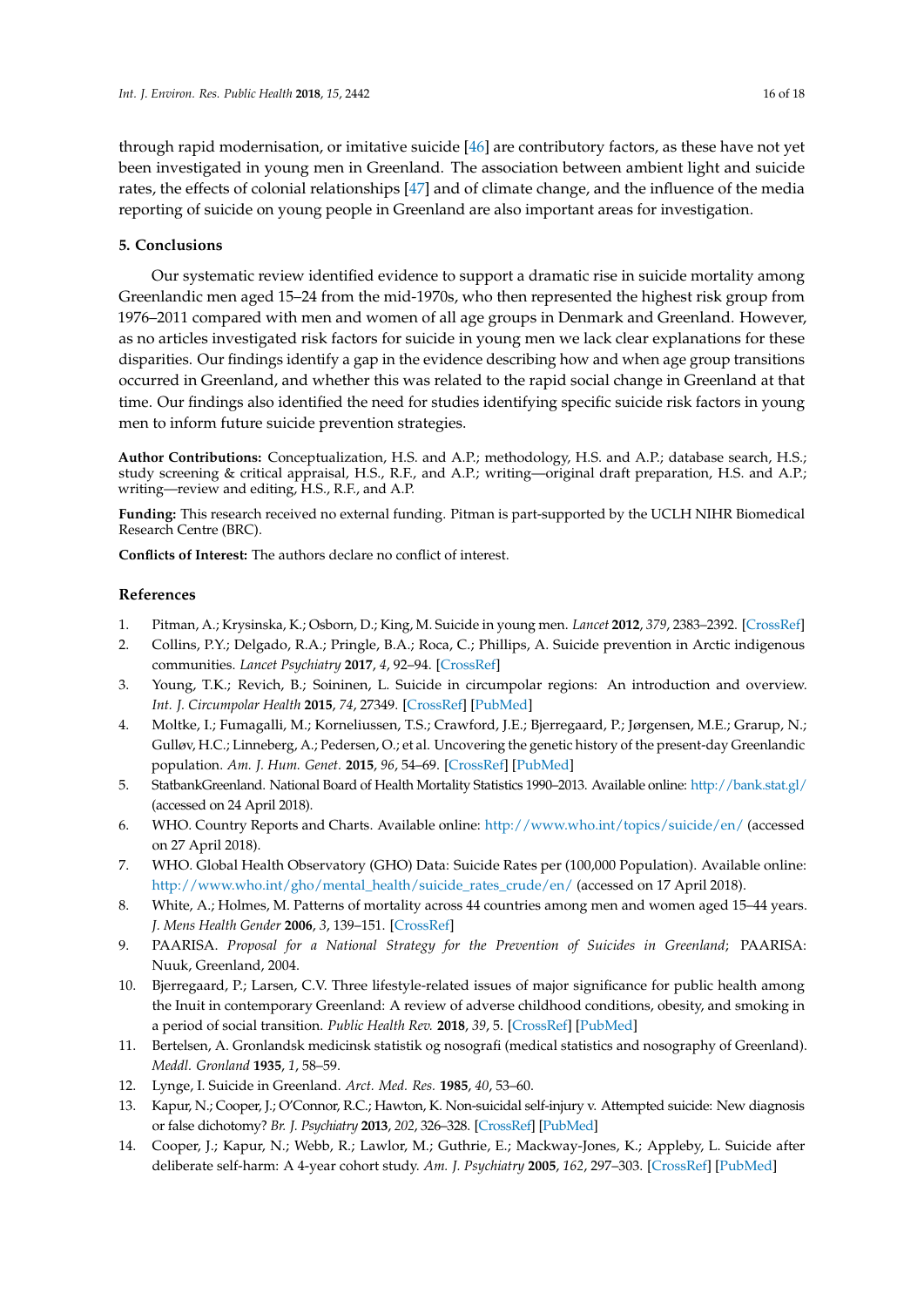- <span id="page-16-14"></span><span id="page-16-13"></span><span id="page-16-12"></span><span id="page-16-11"></span><span id="page-16-10"></span><span id="page-16-9"></span><span id="page-16-8"></span><span id="page-16-0"></span>15. Liberati, A.; Altman, D.G.; Tetzlaff, J.; Mulrow, C.; Gøtzsche, P.C.; Ioannidis, J.P.A.; Clarke, M.; Devereaux, P.J.; Kleijnen, J.; Moher, D. The PRISMA statement for reporting systematic reviews and meta-analyses of studies that evaluate healthcare interventions: Explanation and elaboration. *BMJ* **2009**, *339*. [\[CrossRef\]](http://dx.doi.org/10.1136/bmj.b2700) [\[PubMed\]](http://www.ncbi.nlm.nih.gov/pubmed/19622552)
- <span id="page-16-1"></span>16. Elm, E.v.; Altman, D.G.; Egger, M.; Pocock, S.J.P.; Gøtzsche, P.C.; Vandenbroucke, J.P. Strengthening the reporting of observational studies in epidemiology (strobe) statement: Guidelines for reporting observational studies. *BMJ* **2007**, *335*, 806–808. [\[CrossRef\]](http://dx.doi.org/10.1136/bmj.39335.541782.AD) [\[PubMed\]](http://www.ncbi.nlm.nih.gov/pubmed/17947786)
- <span id="page-16-2"></span>17. Moher, D.; Liberati, A.; Tetzlaff, J.; Altman, D.G. Preferred reporting items for systematic reviews and meta-analyses: The PRISMA statement. *PLoS Med.* **2009**, *6*, e1000097. [\[CrossRef\]](http://dx.doi.org/10.1371/journal.pmed.1000097) [\[PubMed\]](http://www.ncbi.nlm.nih.gov/pubmed/19621072)
- <span id="page-16-3"></span>18. Bjerregaard, P.; Larsen, C. Time trend by region of suicides and suicidal thoughts among Greenland Inuit. *Int. J. Circumpolar Health* **2015**, *74*, 26053. [\[CrossRef\]](http://dx.doi.org/10.3402/ijch.v74.26053) [\[PubMed\]](http://www.ncbi.nlm.nih.gov/pubmed/25701279)
- <span id="page-16-4"></span>19. Grove, O.; Lynge, J. Suicide and attempted suicide in Greenland. A controlled study in Nuuk (godthaab). *Acta Psychiatr. Scand.* **1979**, *60*, 375–391. [\[CrossRef\]](http://dx.doi.org/10.1111/j.1600-0447.1979.tb00286.x) [\[PubMed\]](http://www.ncbi.nlm.nih.gov/pubmed/517151)
- <span id="page-16-5"></span>20. Bjorksten, K.S.; Bjerregaard, P.; Kripke, D.F. Suicides in the midnight sun–a study of seasonality in suicides in West Greenland. *Psychiatry Res.* **2005**, *133*, 205–213. [\[CrossRef\]](http://dx.doi.org/10.1016/j.psychres.2004.12.002) [\[PubMed\]](http://www.ncbi.nlm.nih.gov/pubmed/15740996)
- <span id="page-16-6"></span>21. Bjerregaard, P.; Lynge, I. Suicide—A challenge in modern Greenland. *Arch. Suicide Res.* **2006**, *10*, 209–220. [\[CrossRef\]](http://dx.doi.org/10.1080/13811110600558265) [\[PubMed\]](http://www.ncbi.nlm.nih.gov/pubmed/16574617)
- <span id="page-16-7"></span>22. Thorslund, J. Suicide among Inuit youth in Greenland 1977–1986. *Arct. Med. Res.* **1991**, *50*, 299–302.
- <span id="page-16-16"></span><span id="page-16-15"></span>23. Thorslund, J. Inuit suicides in Greenland. *Arct. Med. Res.* **1990**, *49*, 25–33.
- 24. Leineweber, M.; Arensman, E. Culture change and mental health: The epidemiology of suicide in Greenland. *Arch. Suicide Res.* **2003**, *7*, 41–50. [\[CrossRef\]](http://dx.doi.org/10.1080/13811110301570)
- <span id="page-16-17"></span>25. Blanchard, R.D.; Bunker, J.B.; Wachs, M. Distinguishing aging, period and cohort effects in longitudinal studies of elderly populations. *Socio-Econ. Plan. Sci.* **1977**, *11*, 137–146. [\[CrossRef\]](http://dx.doi.org/10.1016/0038-0121(77)90032-5)
- <span id="page-16-18"></span>26. World Health Organization (WHO). *Multisite Intervention Study on Suicidal Behaviours-Supre-Miss: Protocol of Supre-Miss*; World Health Organization: Geneva, Switzerland, 2002.
- <span id="page-16-19"></span>27. Box, J.E. Survey of Greenland instrumental temperature records: 1873–2001. *Int. J. Climatol.* **2002**, *22*, 1829–1847. [\[CrossRef\]](http://dx.doi.org/10.1002/joc.852)
- <span id="page-16-20"></span>28. Government of Greenland. Politics in Greenland. Available online: [http://naalakkersuisut.gl/en/About](http://naalakkersuisut.gl/en/About-government-of-greenland/About-Greenland/Politics-in-Greenland)[government-of-greenland/About-Greenland/Politics-in-Greenland](http://naalakkersuisut.gl/en/About-government-of-greenland/About-Greenland/Politics-in-Greenland) (accessed on 30 September 2018).
- <span id="page-16-21"></span>29. Bjerregaard, P. Rapid sociocultural change and health in the Arctic. *Int. J. Circumpolar Health* **2001**, *60*, 102–111. [\[PubMed\]](http://www.ncbi.nlm.nih.gov/pubmed/11507959)
- <span id="page-16-22"></span>30. Leighton, A.H.; Hughes, C.C. Notes on Eskimo patterns of suicide. *Southwest. J. Anthropol.* **1955**, *11*, 327–338. [\[CrossRef\]](http://dx.doi.org/10.1086/soutjanth.11.4.3628908)
- <span id="page-16-23"></span>31. Silviken, A.; Haldorsen, T.; Kvernmo, S. Suicide among indigenous Sami in Arctic Norway, 1970–1998. *Eur. J. Epidemiol.* **2006**, *21*, 707–713. [\[CrossRef\]](http://dx.doi.org/10.1007/s10654-006-9052-7) [\[PubMed\]](http://www.ncbi.nlm.nih.gov/pubmed/17048080)
- <span id="page-16-24"></span>32. EchoHawk, M. Suicide prevention efforts in one area of Indian health service, USA. *Arch. Suicide Res.* **2006**, *10*, 169–176. [\[CrossRef\]](http://dx.doi.org/10.1080/13811110600558224) [\[PubMed\]](http://www.ncbi.nlm.nih.gov/pubmed/16574614)
- <span id="page-16-25"></span>33. Boothroyd, L.J.; Kirmayer, L.J.; Spreng, S.; Malus, M.; Hodgins, S. Completed suicides among the Inuit of northern Quebec, 1982–1996: A case-control study. *CMAJ Can. Med. Assoc. J.* **2001**, *165*, 749–755.
- <span id="page-16-26"></span>34. Berman, M. Suicide among young Alaska native men: Community risk factors and alcohol control. *Am. J. Public Health* **2014**, *104*, S329–S335. [\[CrossRef\]](http://dx.doi.org/10.2105/AJPH.2013.301503) [\[PubMed\]](http://www.ncbi.nlm.nih.gov/pubmed/24754505)
- <span id="page-16-27"></span>35. Qin, P. Suicide risk in relation to level of urbanicity—A population-based linkage study. *Int. J. Epidemiol.* **2005**, *34*, 846–852. [\[CrossRef\]](http://dx.doi.org/10.1093/ije/dyi085) [\[PubMed\]](http://www.ncbi.nlm.nih.gov/pubmed/15851392)
- <span id="page-16-28"></span>36. Lynge, I.; Mortensen, P.B.; Munk-Jorgensen, P. Mental disorders in the Greenlandic population. A register study. *Int. J. Circumpolar Health* **1999**, *58*, 188–197. [\[PubMed\]](http://www.ncbi.nlm.nih.gov/pubmed/10528469)
- <span id="page-16-29"></span>37. Thorslund, J.; Misfeldt, J. On suicide statistics. *Arct. Med. Res.* **1989**, *48*, 124–130.
- <span id="page-16-30"></span>38. Bjerregaard, P.; Curtis, T. Cultural change and mental health in Greenland: The association of childhood conditions, language, and urbanization with mental health and suicidal thoughts among the Inuit of Greenland. *Soc. Sci. Med.* **2002**, *54*, 33–48. [\[CrossRef\]](http://dx.doi.org/10.1016/S0277-9536(01)00005-3)
- <span id="page-16-31"></span>39. Broderstad, A.R.; Eliassen, B.M.; Melhus, M. Prevalence of self-reported suicidal thoughts in SLiCA. The survey of living condition in the Arctic (SLiCA). *Glob. Health Action* **2011**, *4*, 10226. [\[CrossRef\]](http://dx.doi.org/10.3402/gha.v4i0.10226) [\[PubMed\]](http://www.ncbi.nlm.nih.gov/pubmed/22114568)
- <span id="page-16-32"></span>40. Le Fevre, A.C. The challenge of reducing youth suicide in Greenland—Interventions, strategies and roads to be explored. *Int. J. Circumpolar Health* **2004**, *63* (Suppl. 2), 38–40. [\[CrossRef\]](http://dx.doi.org/10.3402/ijch.v63i0.17783) [\[PubMed\]](http://www.ncbi.nlm.nih.gov/pubmed/15736620)